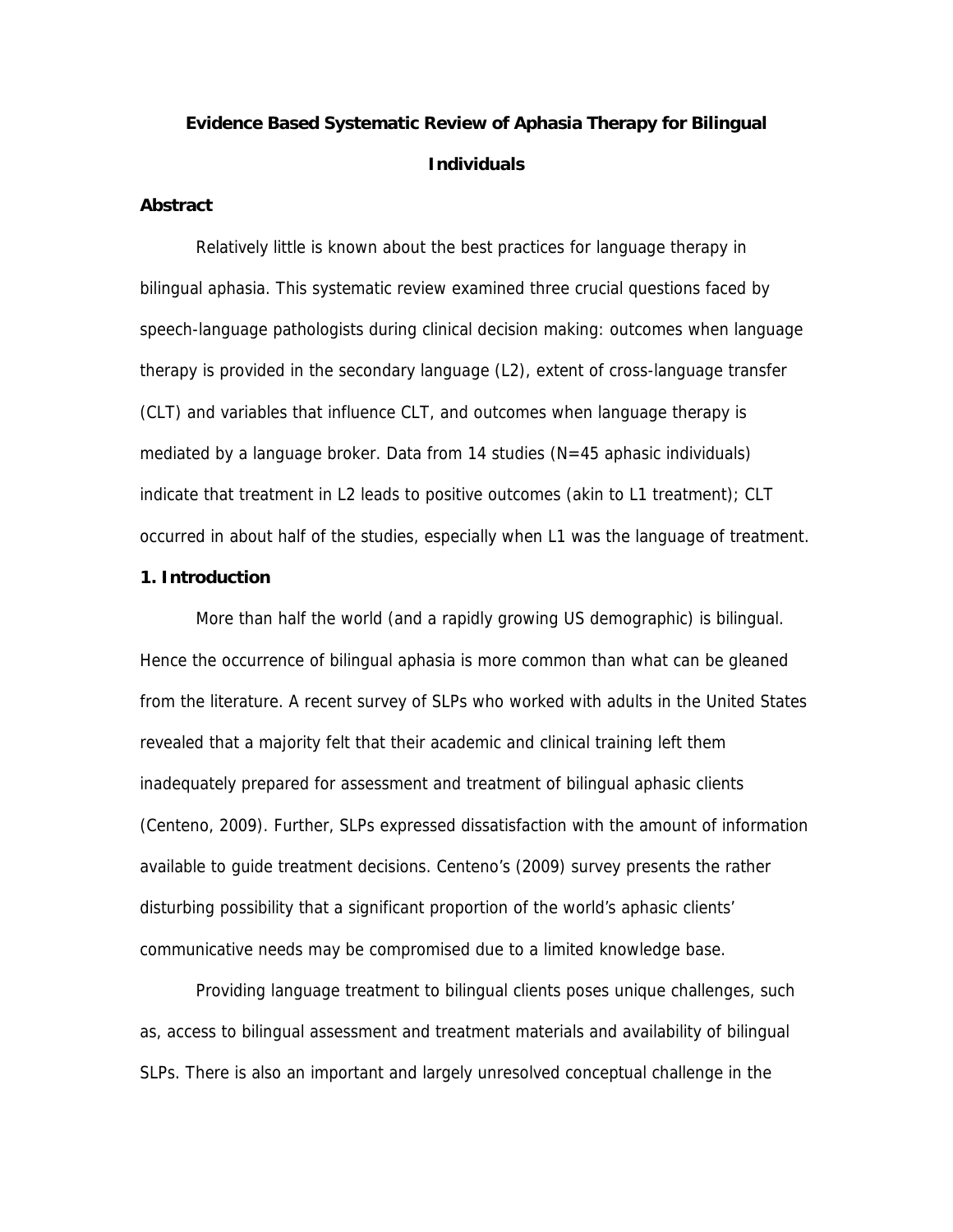treatment of bilingual aphasia — whether to include both languages in treatment, or focus on a single language. If unilingual therapy is used, should one use the first or second language? From a neurolinguistic perspective, bilinguals possess an intermixed lexical and morphosyntactic organization (Golesteni et al., 2006; Gollan et al., 2005; Kroll & Stewart, 1994). The intermixed neurolinguistic organization is not only used to make the case for bilingual therapy, but can also be used to argue that unilingual therapy will automatically transfer to the untrained language (henceforth cross-language transfer, CLT) because of stimulation of shared neural networks (Kohnert, 2009; Watamori & Sasanuma, 1978). Discussions of variables that influence success of CLT have questioned whether the first (L1) and second (L2) languages are equipotent in their prospects for language gains. Another unresolved question is whether *any factors* (demographic, linguistic, aphasia-related, or otherwise) help predict success with L2 therapy and CLT?

This paper describes the findings of an evidence-based systematic review (EBSR) conducted by the American Speech-Language-Hearing Association's (ASHA's) National Center for Evidence-based Practice in Communication Disorders. The primary aim of this review is to synthesize and analyze the existing data on aphasia treatment for bilingual individuals. Knowledge of the current evidence is likely to assist SLPs in therapeutic decision making. In addition, it is hoped that this review will serve to highlight the empirical strength of the current evidence (or lack thereof) and identify unresolved questions in need of further research.

Prior to initiating the systematic review of the literature, clinical questions were formulated under three broad focus areas: (a) the effect of L2 therapy; the impact of L1 therapy on L1 outcomes in bilingual individuals was not a crucial issue because this is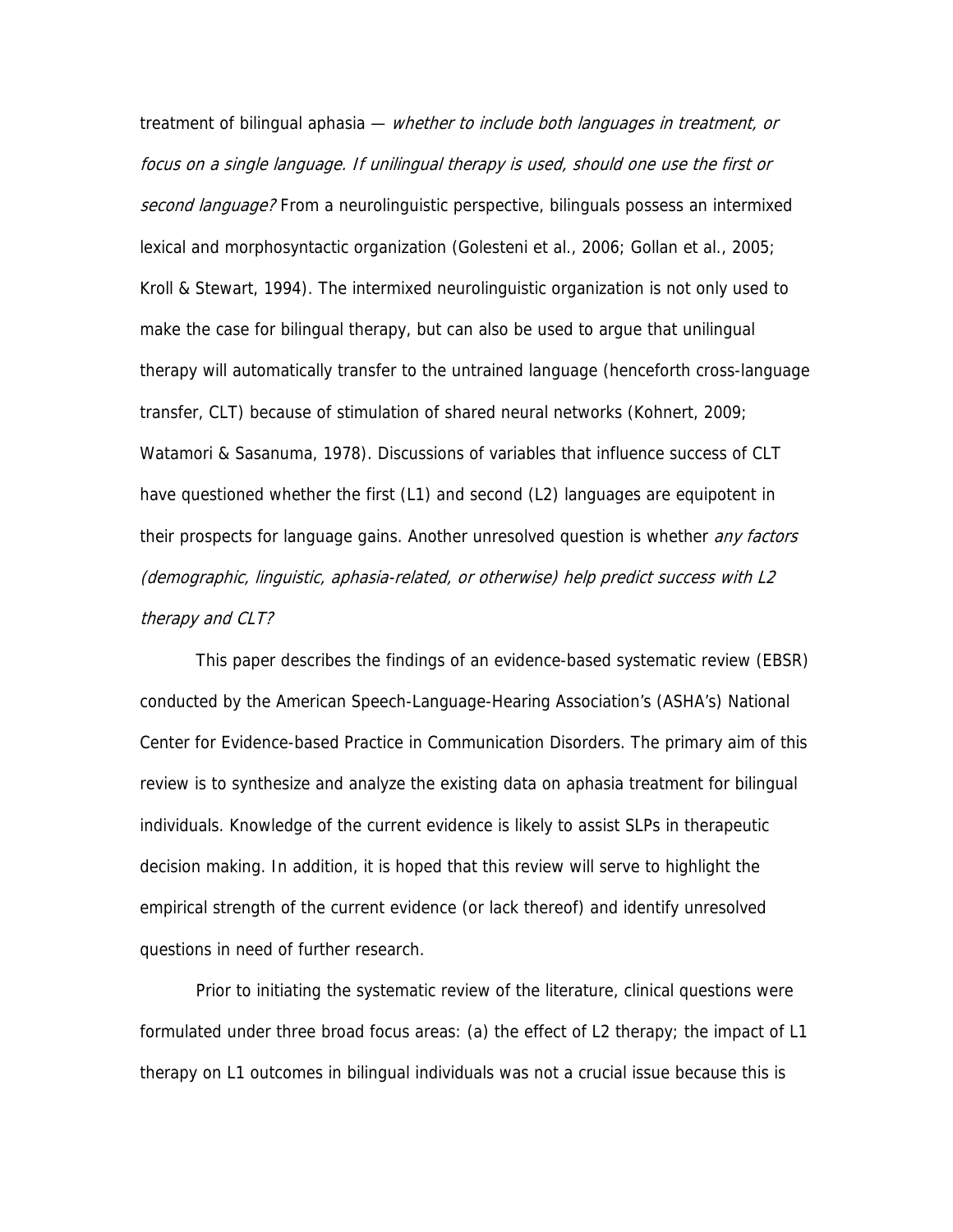analogous to examining the efficacy of aphasia therapy in the native language of monolingual clients; (b) the occurrence of CLT in both directions (L1 to L2 and L2 to L1); and (C) the effect of therapy that was mediated by a language broker when the therapist and client spoke different languages. Given that receptive and expressive language abilities can be relatively independent and treatment does not always generalize across both modalities, we decided to examine treatment effects on expressive and receptive language in separate analyses. Finally, we synthesized pertinent variables such as age of participant, age of L2 acquisition, pre-morbid proficiency in each language, language of the environment, aphasia characteristics, and time post onset to determine factors that might impact outcomes.

## **2. Method**

#### 2.1. Literature search

A literature search was conducted during July and August 2009. Research studies were identified from 29 electronic databases using keywords pertaining to bilingualism or multilingualism and aphasia. Inclusionary criteria used to determine eligibility were: research studies published in peer-reviewed English journals from 1980 to August 2009 with original data pertaining to the EBSR question(s), studies that included bilingual adults (ages 18 years or older) with neurologically-induced aphasia, and described outcomes of language intervention. Interventions included any SLP treatment conducted in primary (L1) or secondary (L2) language targeting receptive and/or expressive language skills. Exclusion criteria were studies that described individuals with cognitive deficits, studies that included participants with heterogeneous etiologies (unless data could be separated), and interventions that were pharmacological, or utilized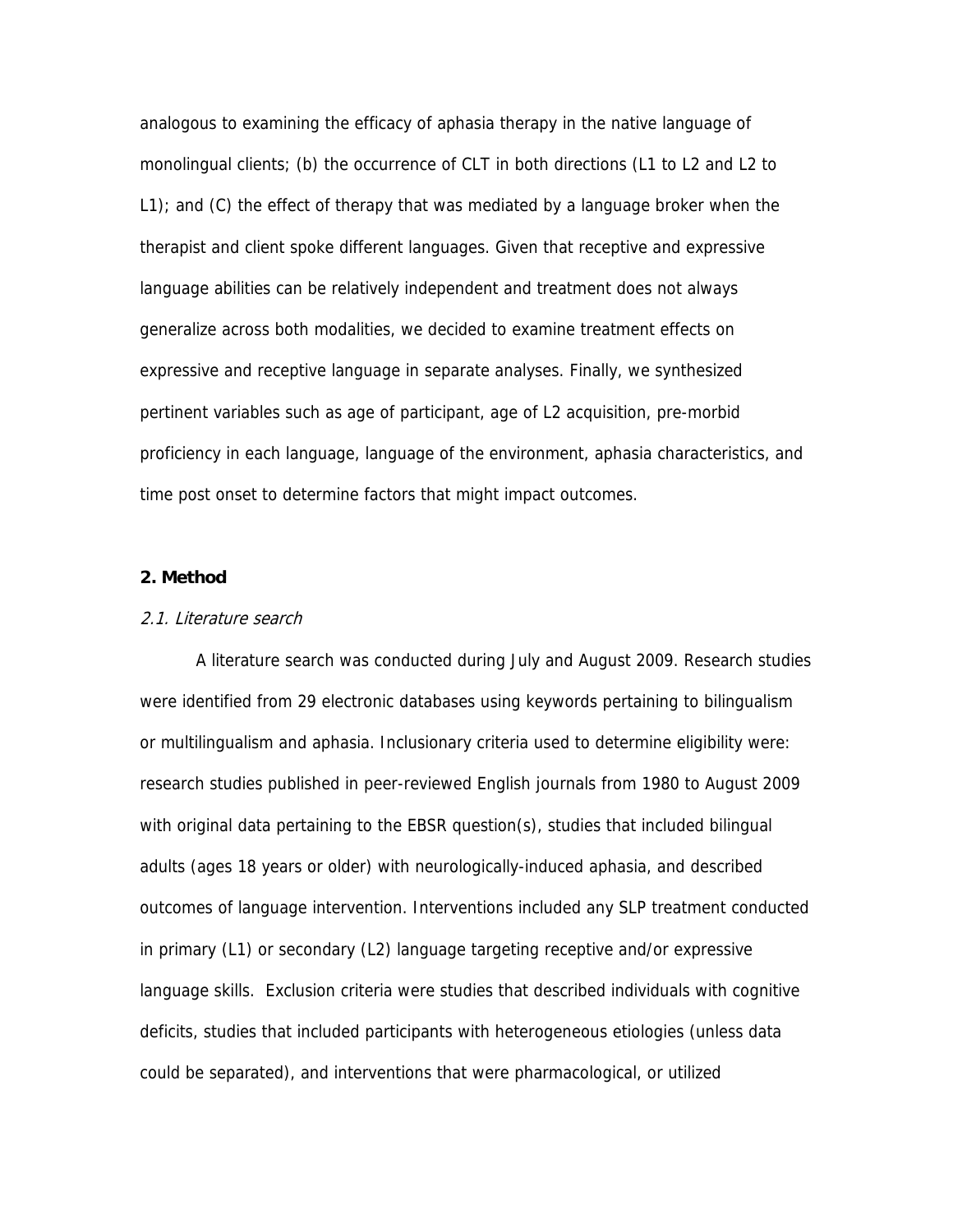augmentative and alternative communication. Two authors (RM and TF) independently reviewed all citations for relevance based on the predetermined inclusion criteria. Interrater reliability between the two authors for study inclusion was good,  $K = .852$  (kappa statistic; Cohen, 1960). Figure 1 schematizes the literature search. Of the 174 citations reviewed, 14 were identified for inclusion.

## 2.2. Data extraction and coding

Methodological quality of included studies was independently appraised by RM and TF on six indicators identified by ASHA's levels of evidence scheme (ASHA, 2007). Each study was examined for the question(s) which it addressed and relevant pre- and post-therapy data were extracted. We computed statistical significance for the pre and post-treatment scores using the McNemar's change test ( $p<0.05$ , Seigel & Castellan, 1988). Broad categories of treatment types were coded on the basis of the focus of the intervention. Categories included auditory-comprehension, word-semantic, wordphonology, sentence-syntax, and non-specific. Finally, demographic, neurological, linguistic, and aphasia-related variables were coded.

#### **3. Results and Discussion**

The results include data from 45 bilingual aphasic participants, with most participants (N=30) contributed by a single group study (Junque, Vendrell, Vendrell-Brucet, & Tobena, 1989). A majority of studies provided data pertaining to unilingual treatment in L2 on expressive language outcomes ( $N = 12$ ). There was also a preponderance of studies of acutely aphasic patients. No study investigated outcomes with language brokers and hence this aspect could not be evaluated.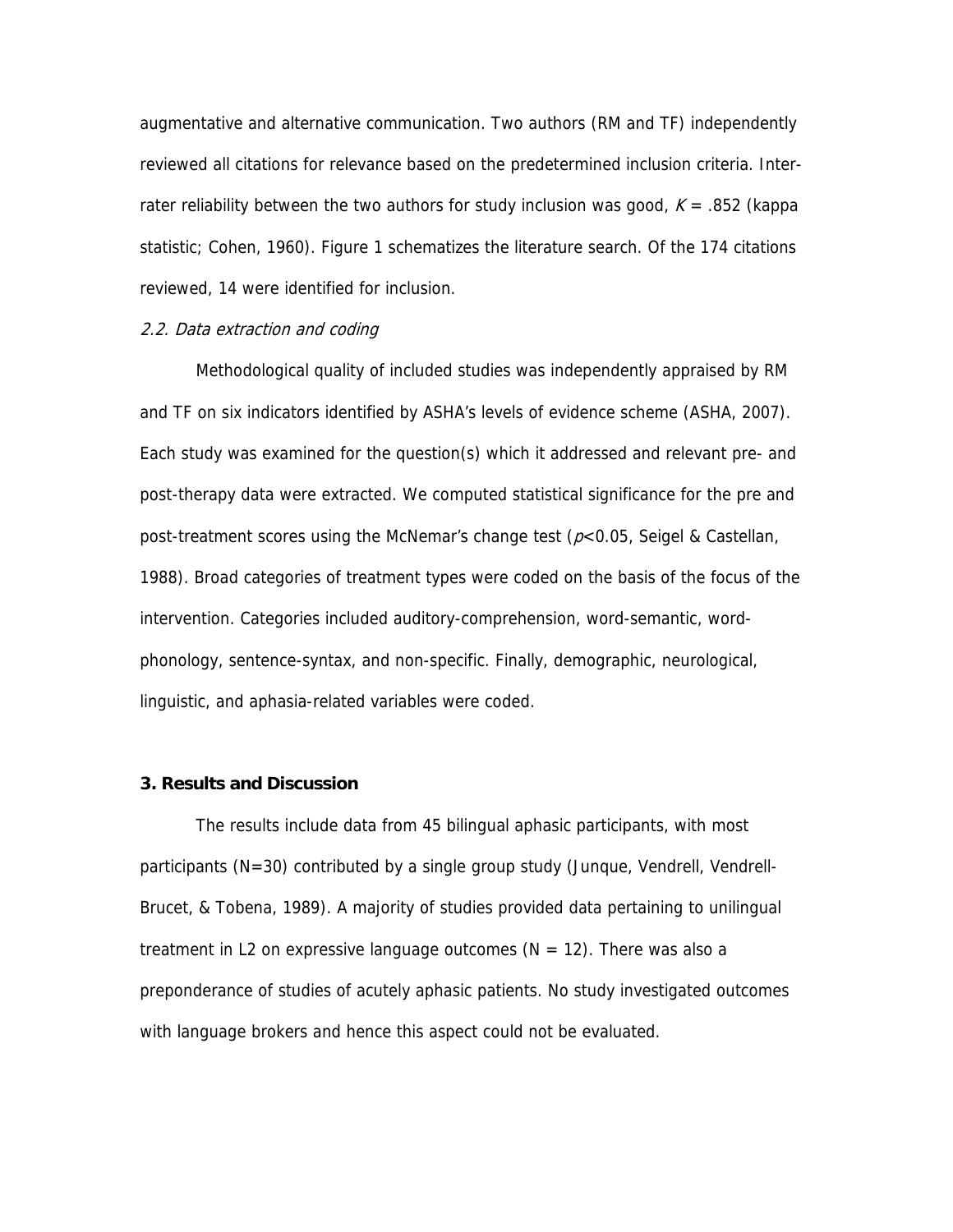Table 1 summarizes the questions addressed, quality markers, study design and number of participants for each of the studies included in this review; all of which were in the exploratory stage of research (ASHA, 2007). Appraisal of methodological quality revealed that most (13/14) described individual participant data as part of a case study or single subject design and had adequate description of the study protocol. However, studies lacked in other quality markers such as random sampling, blinding of assessors, and evaluation of treatment fidelity. With a few exceptions, the overall methodological rigor of bilingual treatment studies reviewed in this EBSR was below that of monolingual treatment studies of aphasia (e.g., compared to Cherney, Patterson, Raymer, Frymark, & Schooling, T., 2008). Studies differed considerably in the extensiveness of language scores provided, and some studies listed only those pre- post- scores that differed significantly (e.g., Miertsch et al., 2009), while other studies provided a more complete listing of scores (e.g., Abutelabi et al., 2009). The limited number and methodological quality of the included studies warrants caution when interpreting the results of this EBSR. The first clinically relevant finding is that all studies investigating the direct impact of unilingual treatment in L2 showed improvement across receptive and expressive language modalities even in chronic bilingual aphasia (see Table 2). Secondly, CLT occurred in over half the participants (see Tables 3 and 4): some unilingual therapy studies found no generalization to the untrained language (Meinzer et al., 2007) while others reported generalization (Edmonds & Kiran, 2006; Gil & Goral, 2004; Miertsch et al., 2008). This is consistent with another recent review of 12 studies of bilingual aphasia treatment by Kohnert (2009). Interestingly, studies addressing receptive language appeared to show more positive cross linguistic effects. The implications for clinical decision making purposes are that the current state of evidence does not provide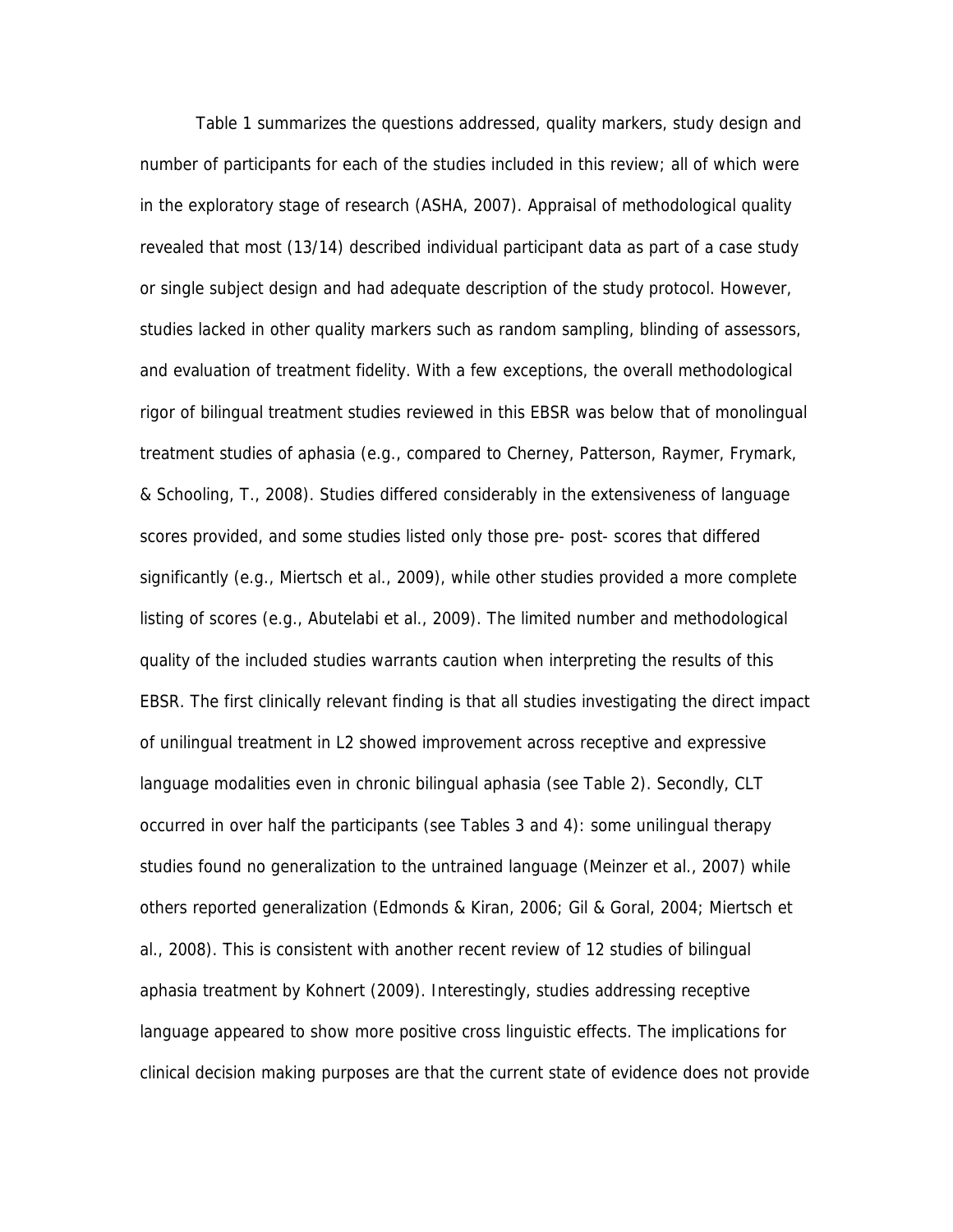any strong basis for SLPs to predict if CLT will occur after unilingual treatment. The final finding is that no systematic relationship of could be gleaned from outcomes based on aphasia type, severity, time post onset, age of L2 acquisition, L2 proficiency, or language typology.

Until further data on bilingual treatment emerge, treatment decisions can be made based on the findings of this EBSR complemented with clinical expertise, client preferences, and consideration of sociocultural variables. It is evident from limited number of published bilingual aphasia treatment studies that this research enterprise is still in its infancy and in need of considerable systematic research.

#### **References**

\*Abutalebi, J., Rosa, P., Tettamanti, M., Green, D., & Cappa, S. (2009). Bilingual Aphasia and Language Control: A Follow-up fMRI and Intrinsic Connectivity Study. Brain and Language, 109, 141-156.

\*Ansaldo, A., Ghazi Saidi, L., & Ruiz, A. (2009). Model-driven intervention in bilingual aphasia: evidence from a case of pathological switching. Aphasiology, 9, 1-16.

- ASHA Leader [homepage on the Internet]. Rockville (MD): American Speech-Language-Hearing Association; c1997-2009 [2007 Mar 12; cited 2009 August 31]. Mullen R. The state of the evidence: ASHA develops levels of evidence for communication sciences and disorders. Available from http://www.asha.org/about/publications/leaderonline/archives/2007/070306/f070306b.htm.
- Centeno, J. (2009). Issues and principles in service delivery to communicatively impaired minority bilingual adults in neurorehabilitation. Seminars in Speech and Language, 30, 139-152.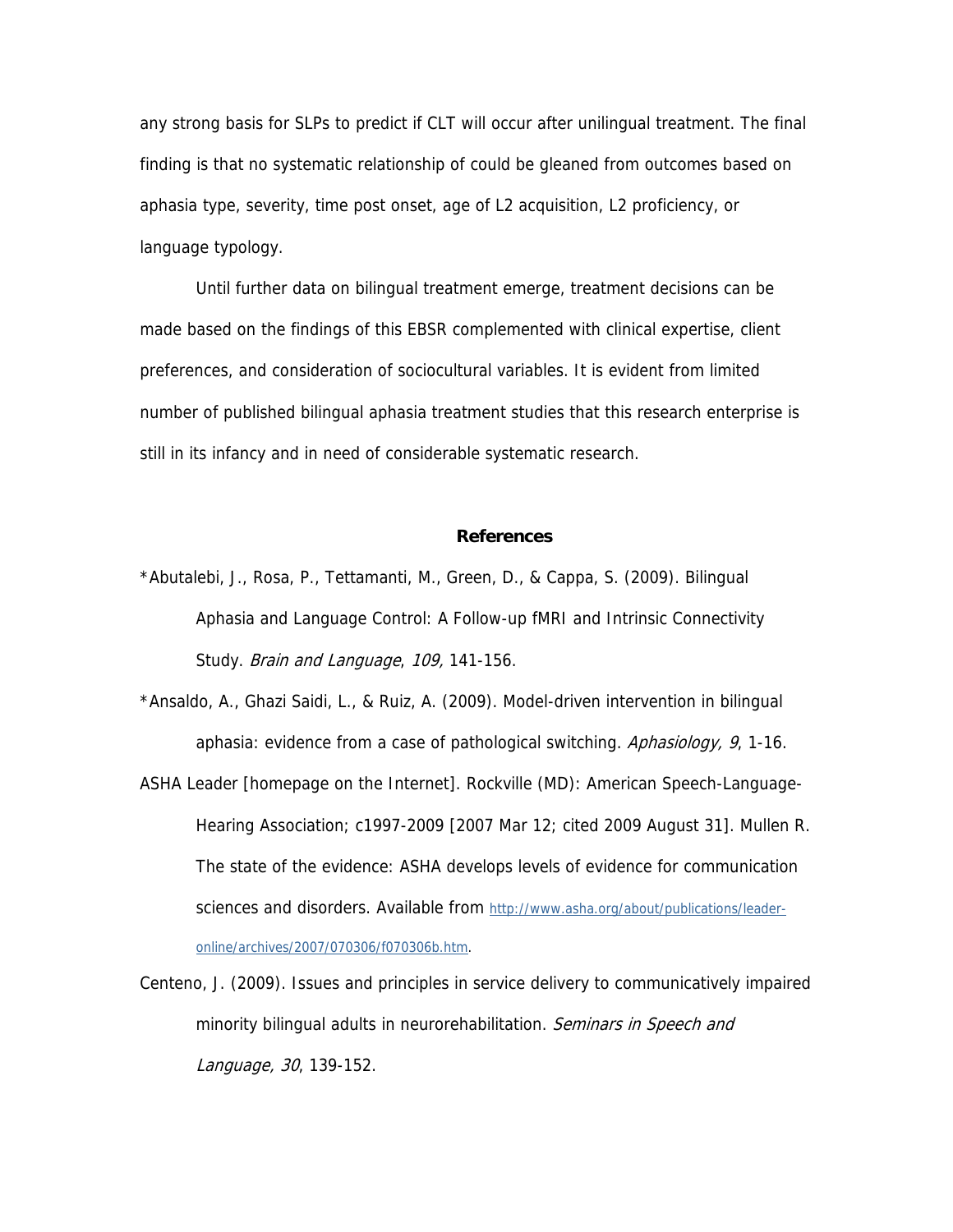- Cherney, L., Patterson, J. P., Raymer, A., Frymark, T., & Schooling, T. (2008). Evidence-Based systematic review: effects of intensity of treatment and constraint-induced language therapy for individuals with stroke-induced aphasia. Journal of speech language and hearing research, 51, 1282-1299.
- Cohen, J. (1960). A coefficient of agreement for nominal scales. *Educational and* Psychological Measurement, 20, 37–46.
- \*Edmonds, L., & Kiran, S. (2006). Effect of semantic naming treatment on crosslinguistic generalization in bilingual aphasia. Journal of Speech Language Hearing Research, 49, 729-748.
- \*Faroqi, Y., & Chengappa, S. (1996). Trace deletion hypothesis and its implications for intervention with a multilingual agrammatic aphasic patient. Osmania Papers in Linguistics, 22-23, 79-106.
- \*Gil, M., & Goral, M. (2004). Nonparallel recovery in bilingual aphasia: effects of language choice, language proficiency, and treatment. *International Journal of* Bilingualism, 8, 191-219.
- Golestani, N., Alario, F., Meriaux, S., Le Bihan, D., Dehaene, S., & Pallie, C. (2006). Syntax production in bilinguals. Neuropsychologia, 44, 1029-40.
- Gollan, T., Montoya, R., Fennema-Notestine, C., & Morris, S. (2005). Bilingualism affects picture naming but not picture classification. *Memory and Cognition, 33,* 1220-34.
- \*Goral, G., Levy, E., & Kastl, R., (2009) Cross-language treatment generalization: a case of trilingual aphasia. Brain and Language, 103, 1-18.
- \*Junqué, C., Vendrell, P., & Vendrell-Brucet, J. (1989). Differential recovery in naming in bilingual aphasics. *Brain and Language*, 36, 16-22.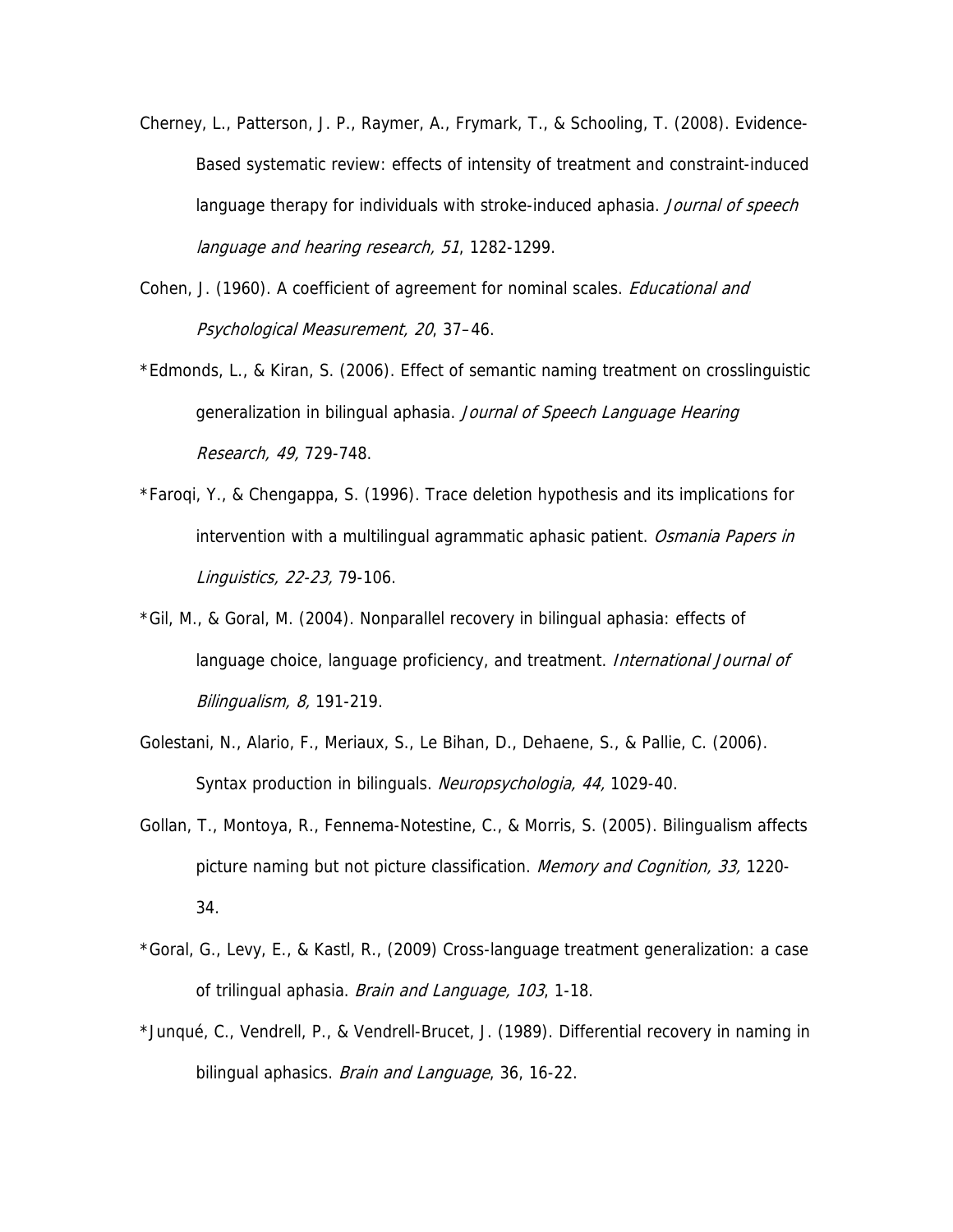- \*Khamis, R., Venkert-Olenik, D., & Gil, M. (1996). Bilingualism in aphasia: the effect of L2 treatment on language performance in L1. Journal of Speech Language Hearing Research, 19, 73-82.
- Kohnert K. (2009) Cross-language generalization following treatment in bilingual speakers with aphasia: a review. Seminars in Speech and Language, 30, 174-86.
- Kroll, J., & Stewart, F. (1994). Category interference in translation and picture naming: evidence for asymmetric connections between bilingual memory representations. Journal of Memory and Language, 33, 149–174.
- \*Laganaro, M., Di Pietro, M., & Schnider, A. (2003). Computerised treatment of anomia in chronic and acute aphasia: an exploratory study. Aphasiology, 17, 709-721.
- \*Maragnolo, P., Rizzi, C., Peran, P., Piras, F., & Sabatini, U. (2009). Parallel recovery in a bilingual aphasic: a neurolinguistic and fMRI study. Neuropsychology, 23, 405-409.
- \*Meinzer, M., Obleser, J., Flaisch, T., Eulitz, C., & Rockstroh, B. (2007). Recovery from aphasia as a function of language therapy in an early bilingual patient demonstrated by fMRI. Neuropsychologia, 45, 1247-1256.
- \*Miertsch, B., Meisel, J., & Isel, F. (2009). Non-treated languages in aphasia therapy of polyglots benefit from improvement in the treated language. Journal of Neurolinguistics, 22, 135-150.
- \*Penn, C., & Beecham, R. (1992) Discourse therapy in multilingual aphasia: a case study. Clinical Linguistics & Phonetics, 6, 11-25.
- Seigel, S., & Castellan, J. (1988). Nonparametric statistics for the behavioral sciences (Second ed.). Boston, McGraw-Hill.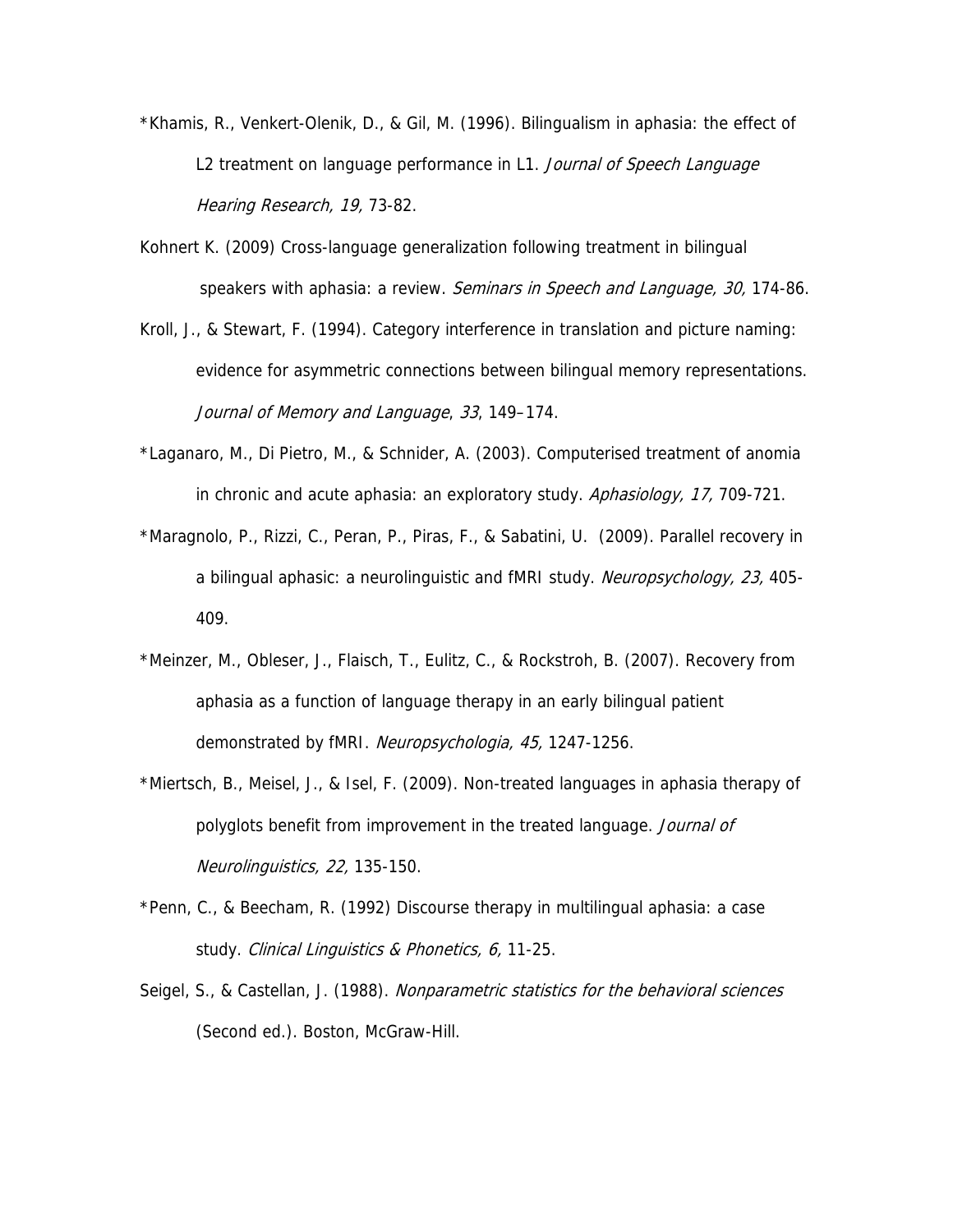Watamori, T., & Sasanuma, R. (1978). The recovery processes of two English-Japanese bilingual aphasics. Brain and Language, 6, 127-140.

\* Studies that were included in the EBSR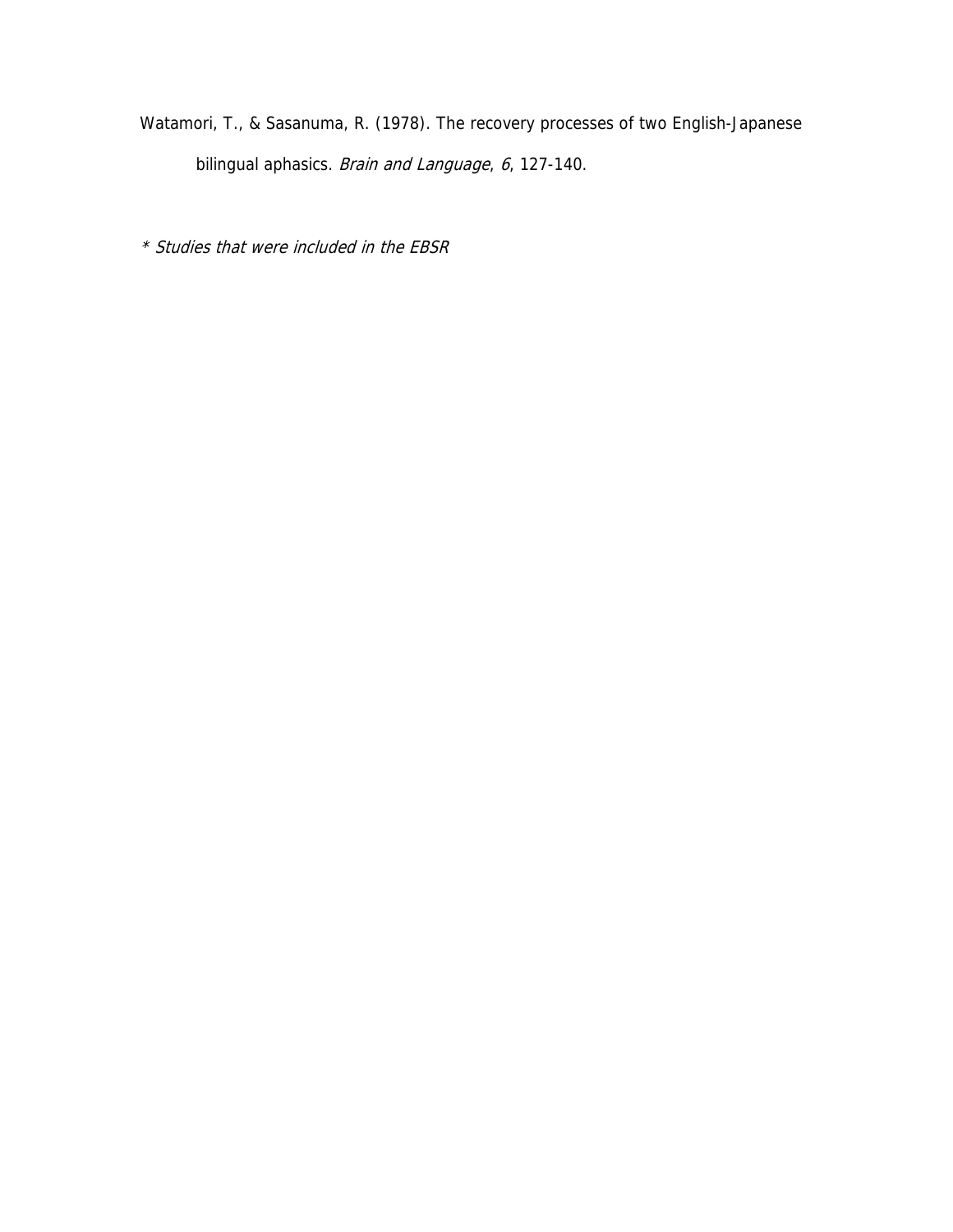|                                     |                |                | Quality indicators  |                         |             |                              |                |           |
|-------------------------------------|----------------|----------------|---------------------|-------------------------|-------------|------------------------------|----------------|-----------|
| Citation                            | Question(s)    | N              | <b>Study Design</b> | Protocol<br>Description | Sampling    | <b>Treatment</b><br>Fidelity | Significance   | Precision |
| Abutalebi, et al., 2009             | 1, 2, 3, 5     | 1              | Case study          | $+$                     | Convenience |                              |                |           |
| Ansaldo & Ghazi Saidi,<br>2009      | 6              | 1              | Case study          | $+$                     | Convenience |                              | $^{+}$         |           |
| Edmonds & Kiran, 2006               | 2,5,6          | $\mathbf{3}$   | Single subject      | $+$                     | Convenience | $+$                          | $^{+}$         | $+$       |
| Faroqi & Chengappa,<br>1996         | $1 - 3, 5$     | 1              | Case study          | $+$                     | Convenience |                              |                |           |
| Gil & Goral, 2004                   | $1 - 6$        | $\mathbf{1}$   | Case study          | $+$                     | Convenience |                              |                |           |
| Goral, et al., 2009                 | 2,5            | 1              | Case study          | $+$                     | Convenience |                              | $\blacksquare$ | $+/-$     |
| Junqué et al., 1989                 | 4,6            | 30             | Case series         | $+$                     | Convenience |                              | $^{+}$         |           |
| Khamis et al., 1996                 | 1, 2, 3, 5     | 1              | Case study          | $^{+}$                  | Convenience |                              |                |           |
| Laganaro et al., 2003               | $\overline{2}$ | $\overline{a}$ | Single subject      | $+$                     | Convenience | $\ddot{}$                    | $^{+}$         |           |
| Maragnolo et al., 2009<br>(Study 1) | 2,5            | 1              | Case study          | $^{+}$                  | Convenience |                              | $^{+}$         |           |
| Maragnolo et al., 2009<br>(Study 2) | 2,5            | 1              | Case study          | $+$                     | Convenience |                              | $+$            | $^{+}$    |
| Meinzer et al., 2007                | 2,5            | 1              | Case study          | $+$                     | Convenience |                              |                |           |
| Miertsch et al., 2009               | 1, 2, 3, 5     | $\mathbf{1}$   | Case study          | $\blacksquare$          | Convenience |                              | $+$            | $+$       |
| Penn & Beecham, 1992                | 2,5            | 1              | Case study          | $^{+}$                  | Convenience |                              |                |           |

Table 1. Studies Included in EBSR by Questions Addressed, Quality Markers, and Number of Participants.

 $Note. + = Present; - = Absent$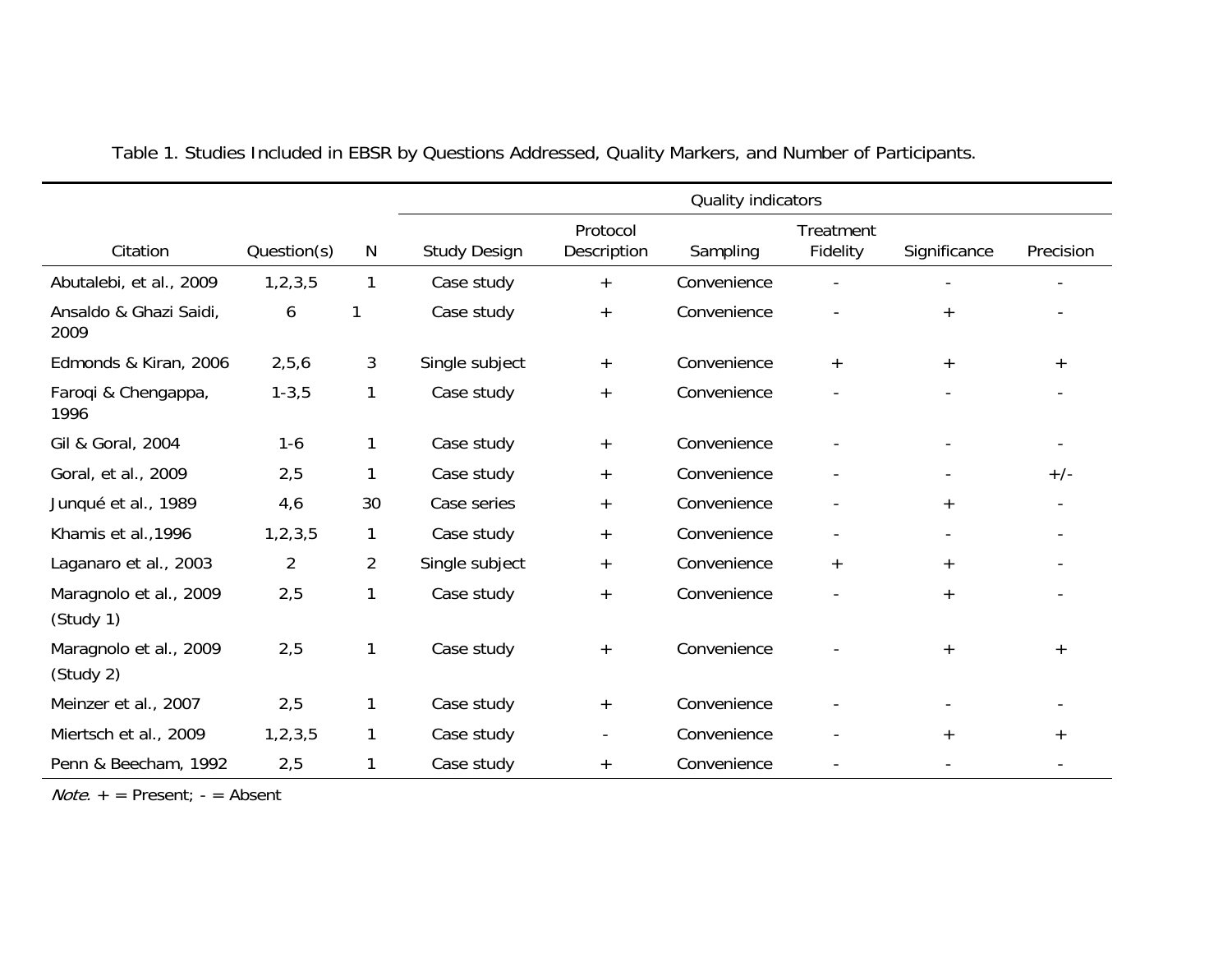| Citation                    | Intervention           | <b>Treatment Schedule</b>   | Outcome(s) Measured            | Pre       | Post      |
|-----------------------------|------------------------|-----------------------------|--------------------------------|-----------|-----------|
| Abutalebi et al., 2009      | Word-phonology during  | Phase 1: 60 minute sessions | <b>BAT</b>                     |           |           |
|                             | Phase 1                | 7 times weekly              | Pointing                       | 9/10      | 10/10     |
|                             |                        | 6 weeks                     | Commands                       | $5/10$    | 10/10     |
|                             | Word-phonology +       | Phase 2: 60 minute sessions | Verbal-auditory discrimination | 9/18      | $18/18*$  |
|                             | Word-semantics during  | 4 times weekly              | Syntactic comprehension        | 76/86     | 85/86*    |
|                             | Phase 2                | 16 weeks                    | Lexical decision               | 24/30     | $30/30*$  |
|                             |                        |                             | Listening comprehension        | 4/5       | 5/5       |
| Faroqi & Chengappa          | Sentence-syntax        | 60 minute sessions          | Grammatical judgment:          |           |           |
| 1996                        |                        | 32 sessions                 | Active sentences               | 64%       | 100%*     |
|                             |                        |                             | Passive sentences              | 60%       | 100%*     |
|                             |                        |                             | Object-clefts                  | 60%       | 98%*      |
|                             |                        |                             | Wh-questions                   | 72%       | 100%*     |
|                             |                        |                             | Relative clauses               | 52%       | 96%*      |
|                             |                        |                             | Comprehension:                 |           |           |
|                             |                        |                             | Active sentences               | 75%       | 100%*     |
|                             |                        |                             | Passive sentences              | 46%       | 98%*      |
|                             |                        |                             | Object-clefts                  | 40%       | 88%*      |
|                             |                        |                             | Wh-questions                   | 62%       | 100%*     |
|                             |                        |                             | Relative clauses               | 66%       | 90%*      |
| <b>Gil &amp; Goral 2004</b> | Auditory-comprehension | 45 minute sessions          | <b>ILAT</b>                    |           |           |
|                             |                        | 5 times weekly              | Answering questions            | <b>NR</b> | <b>NR</b> |
|                             |                        | 4 weeks                     | Picture identification         | 42%       | 87%*      |
|                             |                        |                             | Commands                       | 40%       | 55%*      |
| Khamis et al., 1996         | Multiple: auditory-    | 8 weeks                     | <b>ILAT</b>                    |           |           |
|                             | comprehension + word   |                             | Picture identification         | 92%       | 100%*     |
|                             | + discourse strategies |                             | Commands                       | 99%       | 100%      |
| Miertsch et al., 2009       | Word-semantic          | 45 minute sessions          | <b>BAT</b>                     |           |           |
|                             |                        | 2 hours daily               | Syntactic comprehension of     | 50%       | 100%*     |

Table 2a. Outcomes of SLP Treatment in L2 on Receptive Language in L2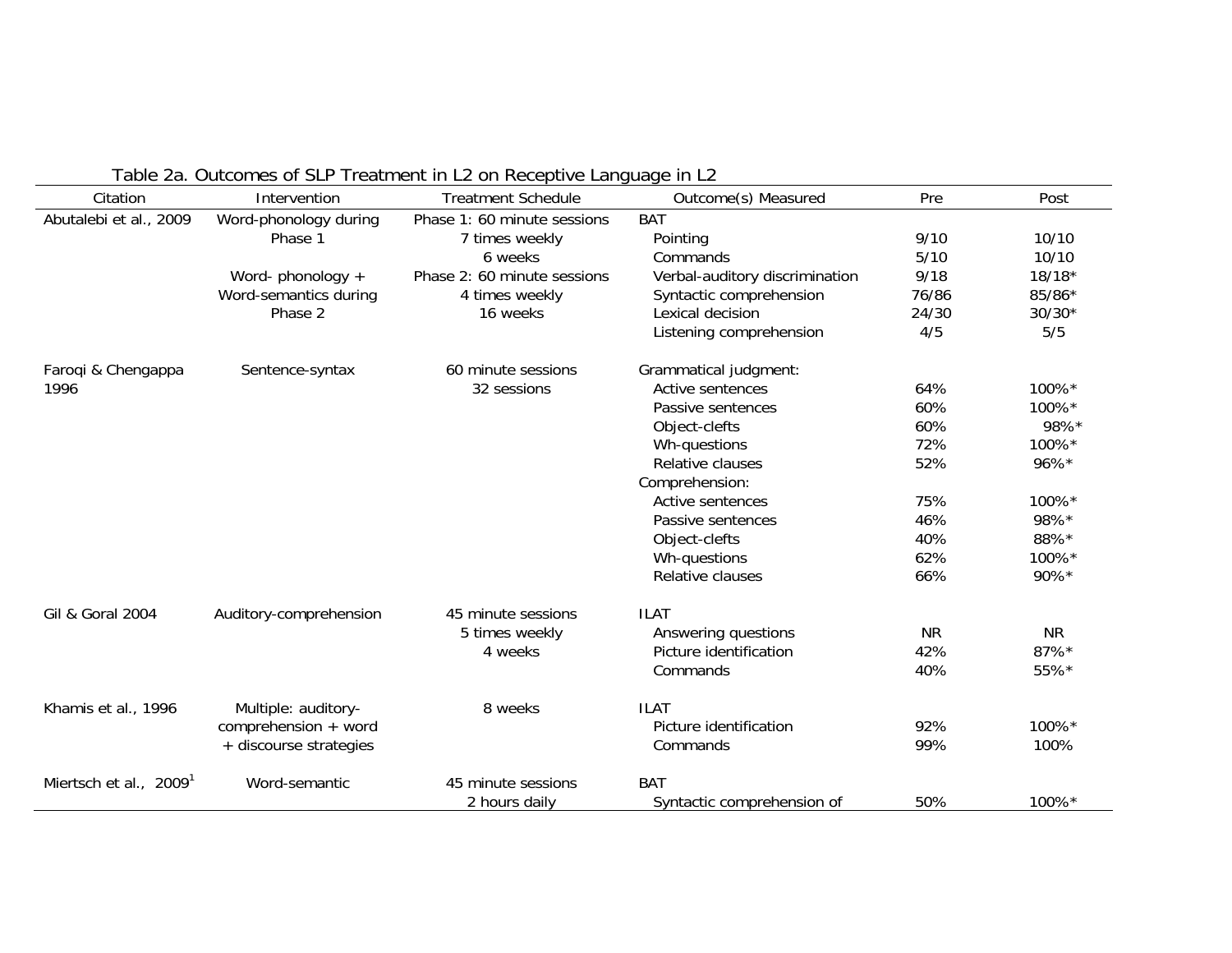22 sessions reversible noun phrases

*Note.* AAT=Aechan Aphasia Test; BAT=Bilingual Aphasia Test; ILAT= Israeli Lowenstein Aphasia Test; \*McNemar's change test, *p*<0.05 <sup>1</sup>This study examined the effect of L3 treatment on L1, L2, and L3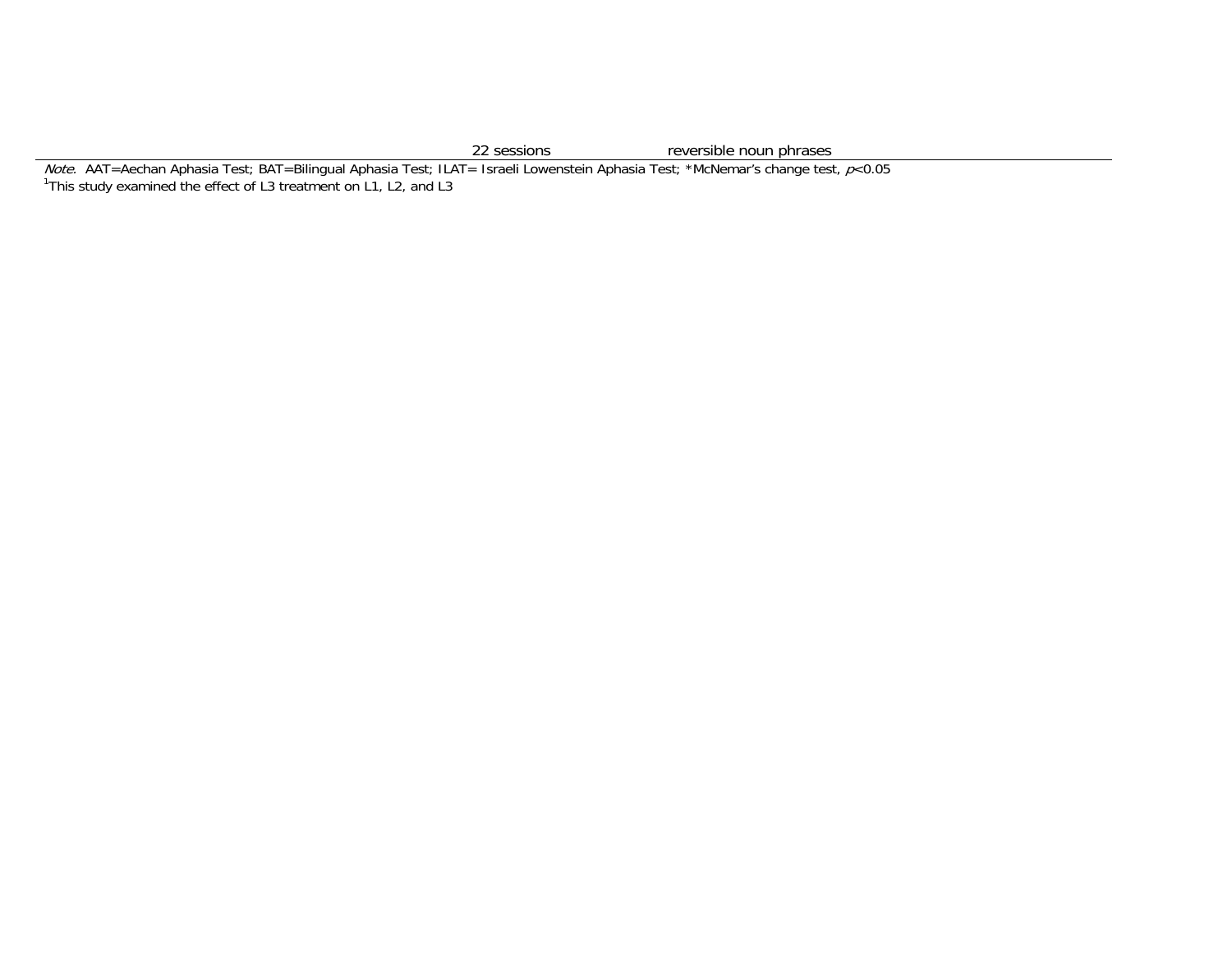|                          |                        | Table 2b. Outcomes of SLP Treatment in L2 on Expressive Language in L2 |                        |        |            |
|--------------------------|------------------------|------------------------------------------------------------------------|------------------------|--------|------------|
| Citation                 | Intervention           | <b>Treatment Schedule</b>                                              | Outcome(s) Measured    | Pre    | Post       |
| Abutalebi et al., 2009   | Word-phonology during  | Phase 1: 60 minute sessions                                            | <b>BAT</b>             |        |            |
|                          | Phase 1                | 7 times weekly                                                         | Synonyms               | 8/20   | $19/20*$   |
|                          |                        | 6 weeks                                                                | Antonyms               | 8/10   | 10/10      |
|                          | Word-phonology +       | Phase 2: 60 minute sessions                                            | Word repetition        | 30/30  | 30/30      |
|                          | Word-semantics during  | 4 times weekly                                                         | Sentence repetition    | 7/7    | 7/7        |
|                          | Phase 2                | 16 weeks                                                               | <b>Series</b>          | 0/3    | 3/3        |
|                          |                        |                                                                        | Naming                 | 8/20   | $19/20*$   |
|                          |                        |                                                                        | Semantic opposites     | 8/10   | 10/10      |
|                          |                        |                                                                        | <b>SNB</b>             | 57/144 | $122/144*$ |
| Edmonds & Kiran, 2006    | Word-semantic          | 2 hour sessions                                                        | <b>BNT</b>             | 2/60   | $35/60*$   |
| Participant 2            |                        | 2 times weekly                                                         | <b>BAT</b>             |        |            |
|                          |                        |                                                                        | Naming                 | 0%     | 43%*       |
|                          |                        |                                                                        | <b>Word Repetition</b> | 77%    | 73%        |
|                          |                        |                                                                        | Semantic Categories    | 60%    | 80%*       |
|                          |                        |                                                                        | Semantic opposites     | 0%     | 70%*       |
|                          |                        |                                                                        | Synonyms               | 20%    | 100%*      |
|                          |                        |                                                                        | Antonyms I             | 20%    | 60%*       |
|                          |                        |                                                                        | Antonyms II            | 20%    | 40%*       |
| Faroqi & Chengappa, 1996 | Sentence-syntax        | 60 minute sessions                                                     | Wh-marker production   |        |            |
|                          |                        | 32 sessions                                                            | Who                    | 40%    | 100%*      |
|                          |                        |                                                                        | What                   | 30%    | 100%*      |
|                          |                        |                                                                        | When                   | 40%    | 100%*      |
|                          |                        |                                                                        | Where                  | 20%    | 100%*      |
| Gil & Goral, 2004        |                        | 45 minute sessions                                                     | <b>ILAT</b>            |        |            |
|                          | Auditory-comprehension | 5 times weekly                                                         | Spontaneous speech     | 30%    | 30%        |
|                          |                        | 1 month                                                                | Elicited speech        | 0%     | 0%         |
|                          |                        |                                                                        | Repetition             | 51%    | 69%*       |
|                          |                        |                                                                        |                        | 8%     | 20%*       |
|                          |                        |                                                                        | Naming                 |        |            |
| Goral et al., 2009       | Sentence-syntax        | 60 minute sessions                                                     | <b>Treatment A</b>     |        |            |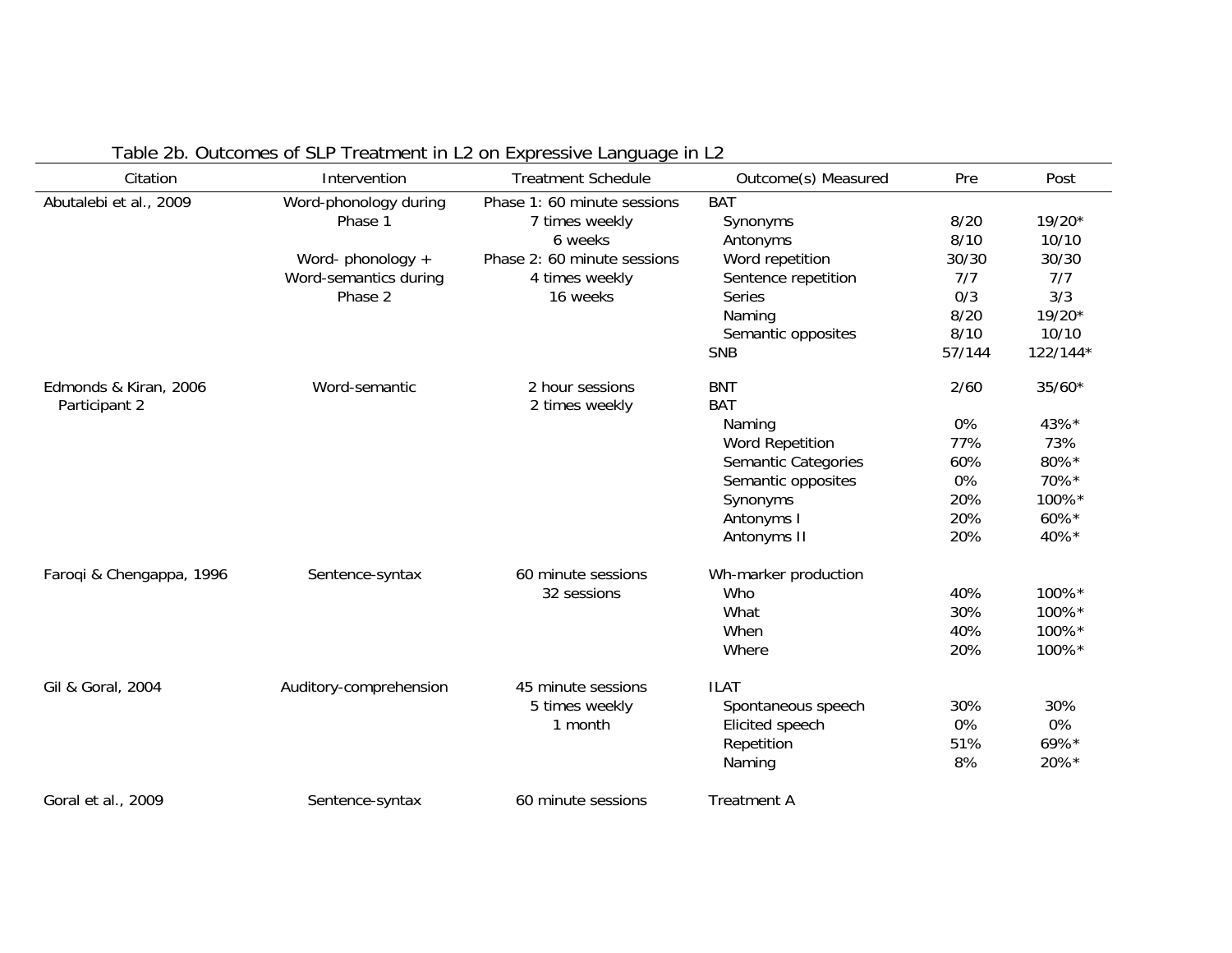|                                     |                        | 3 times weekly                               | Noun-verb agr                               | 57%   | 73%*     |
|-------------------------------------|------------------------|----------------------------------------------|---------------------------------------------|-------|----------|
|                                     |                        | 9 sessions                                   | Person-gender agr                           | 91%   | 100%     |
|                                     |                        |                                              | Tense consistency                           | 85%   | 88%      |
|                                     |                        |                                              | Preposition use                             | 90%   | 93%      |
|                                     |                        |                                              | Syllables per minute                        | 38    | 46       |
|                                     |                        |                                              | <b>Treatment B</b>                          |       |          |
|                                     |                        |                                              | Noun-verb agreement                         | 72%   | 67%      |
|                                     |                        |                                              | Person-gender agreement                     | 95%   | 93%      |
|                                     |                        |                                              | Tense consistency                           | 83%   | 80%      |
|                                     |                        |                                              | Preposition use                             | 72%   | 85%*     |
|                                     |                        |                                              | Syllables per minute                        | 39    | 40       |
| Khamis et al., 1996                 | Multiple: auditory-    | 8 weeks                                      | <b>ILAT</b>                                 |       |          |
|                                     | comprehension + word + |                                              | Spontaneous speech                          | 80%   | 90%*     |
|                                     | discourse strategies   |                                              | Automatic speech                            | 100%  | 100%     |
|                                     |                        |                                              | Naming                                      | 50%   | 70%*     |
| Lagarno et al., 2003                | Word-phonology         | Daily sessions                               | Naming                                      |       |          |
|                                     |                        | 2 week intervals                             | Participant 7                               |       |          |
|                                     |                        | 6 weeks                                      | Computerized treatment                      | 4%    | 40%*     |
|                                     |                        |                                              | items                                       | 14%   | 24%*     |
|                                     |                        |                                              | Behavioral treatment items<br>Control items | 20%   | 45%*     |
|                                     |                        |                                              | Participant 10                              | 53%   | 70%*     |
|                                     |                        |                                              | Computerized treatment                      | 73%   | 83%*     |
|                                     |                        |                                              | items                                       | 62%   | 66%*     |
|                                     |                        |                                              | Behavioral treatment items                  |       |          |
|                                     |                        |                                              | Control items                               |       |          |
| Marangolo et al., 2009              | Word-phonology         | 60 minute sessions                           | AAT                                         |       |          |
| (Study 1)                           |                        | 5 times weekly                               | Repetition                                  | 46%   | 52%*     |
|                                     |                        | 6 months                                     | Naming                                      | 60%   | 69%*     |
| Marangolo et al., 2009<br>(Study 2) | Word-phonology         | 2 hour sessions<br>5 times weekly<br>2 weeks | Naming                                      | 35/48 | $47/48*$ |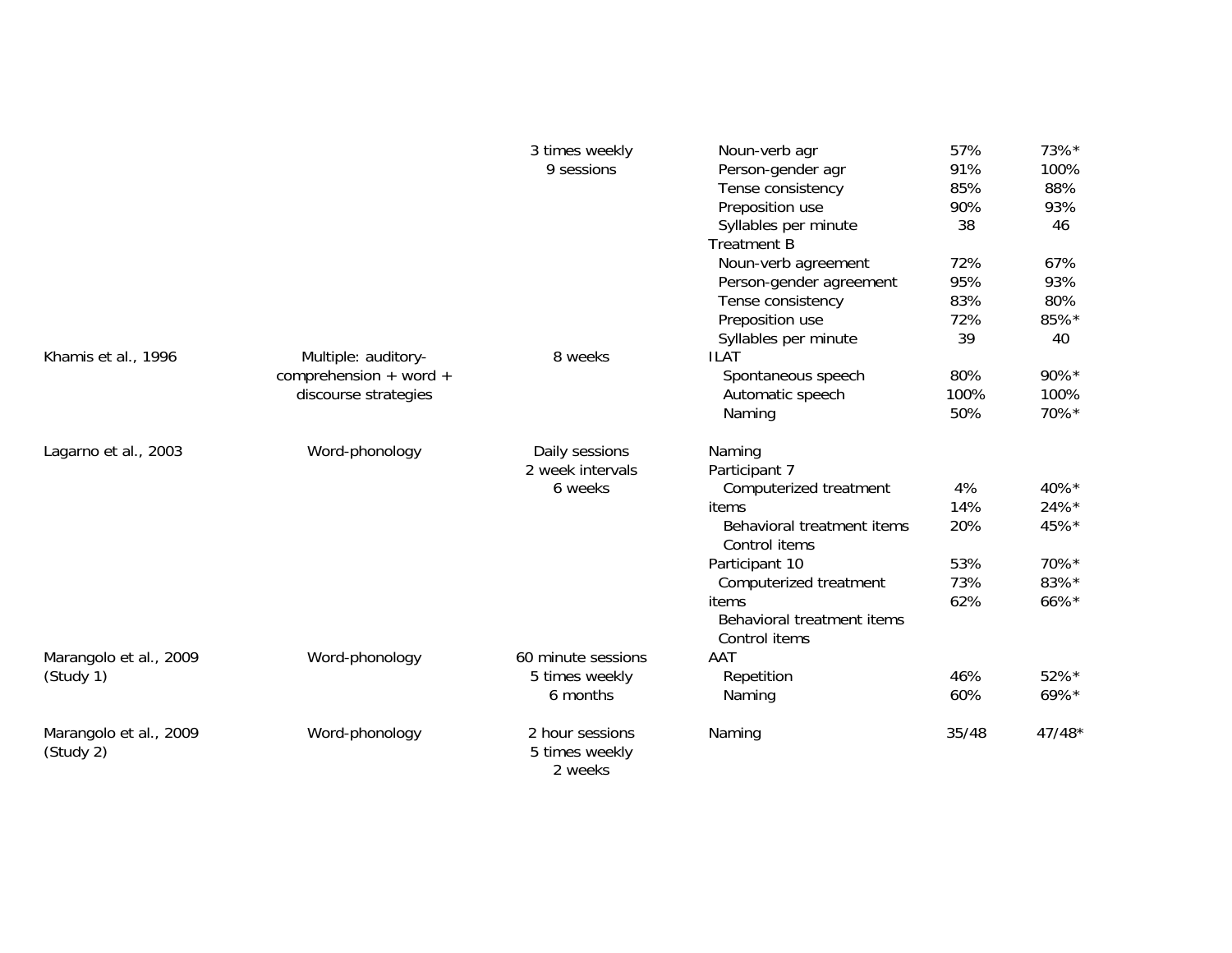| Meinzer et al., 2007               | Word-semantic   | 3 hours daily<br>10 consecutive days               | Naming                                         | 38/80                           | $54/80*$ |
|------------------------------------|-----------------|----------------------------------------------------|------------------------------------------------|---------------------------------|----------|
| Miertsch et al., 2009 <sup>1</sup> | Word-semantic   | 45 minute sessions<br>2 hours daily<br>22 sessions | <b>BAT</b><br>Repetition of sentences          | 1/8                             | $7/8*$   |
| Penn & Beecham 1992                | Sentence-syntax | 9 sessions<br>14 weeks                             | Words per minute<br>Compensatory strategy use: | 130<br>$\overline{\phantom{0}}$ | 115      |
|                                    |                 |                                                    | Circumlocution                                 |                                 |          |
|                                    |                 |                                                    | Fluency place holder                           | $\overline{\phantom{0}}$        |          |
|                                    |                 |                                                    | Turn taking                                    |                                 |          |
|                                    |                 |                                                    | Prenominalization                              |                                 |          |

 Prenominalization - Note. AAT=Aechan Aphasia Test; BAT=Bilingual Aphasia Test; BNT=Boston Naming Test; ILAT= Israeli Lowenstein Aphasia Test; SNB=Snodgrass Naming Battery; \* McNemar's change test,  $p<$ 0.05; + = Present; - = Absent

<sup>1</sup>This study examined the effect of L3 treatment on L1, L2, and L3.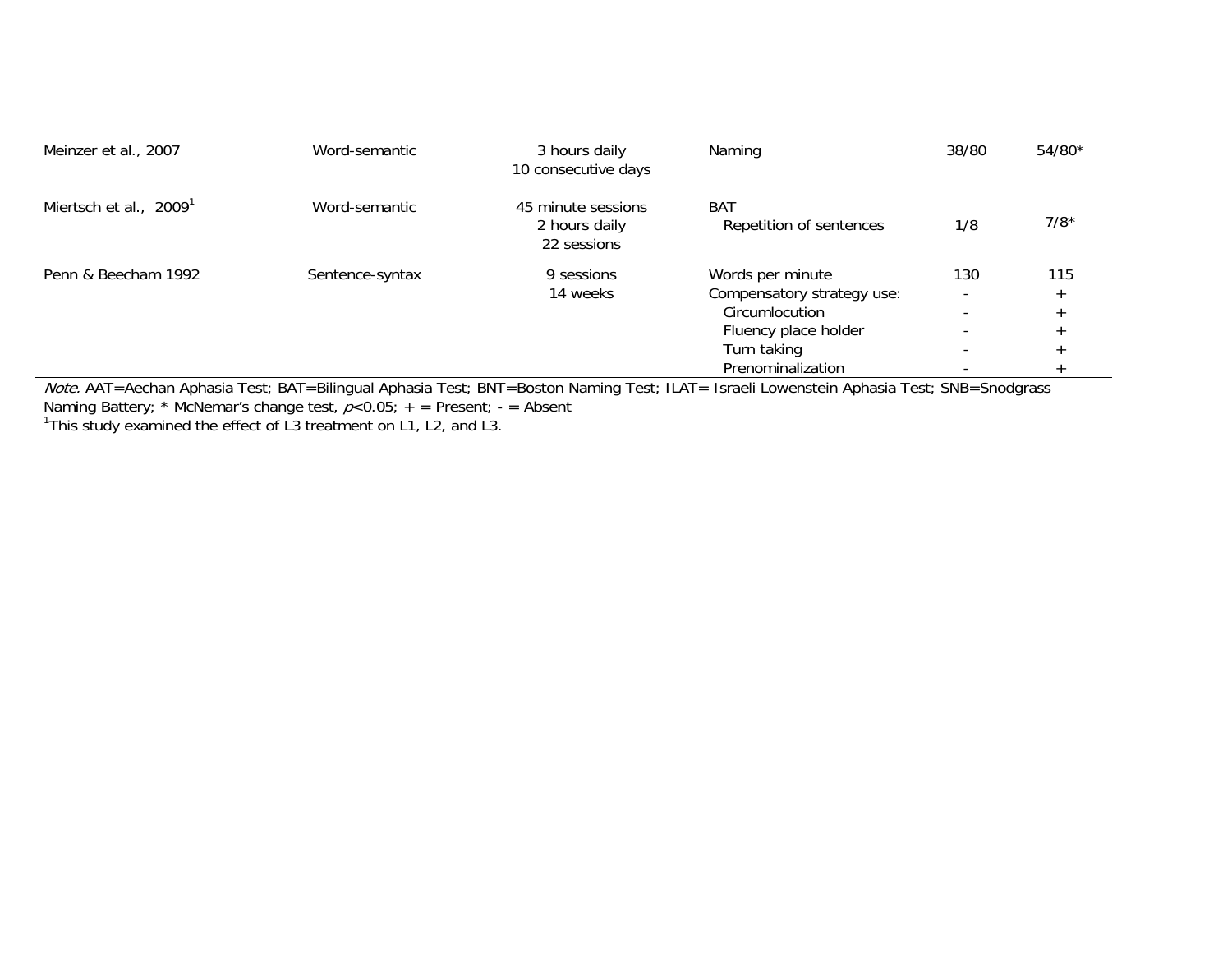| Citation                           | Intervention             | <b>Treatment Schedule</b>   | Outcome(s) Measured        | Pre   | Post  |
|------------------------------------|--------------------------|-----------------------------|----------------------------|-------|-------|
| Abutalebi et al., 2009             | Word-phonology during    | Phase 1: 60 minute sessions | <b>BAT</b>                 |       |       |
|                                    | Phase 1                  | 7 times weekly              | Pointing                   | 9/10  | 8/10  |
|                                    |                          | 6 weeks                     | Commands                   | 10/10 | 10/10 |
|                                    | Word- phonology + Word-  | Phase 2: 60 minute sessions | Verbal-auditory            | 8/18  | 10/18 |
|                                    | semantics during Phase 2 | 4 times weekly              | discrimination             | 85/86 | 80/86 |
|                                    |                          | 16 weeks                    | Syntactic comprehension    | 28/30 | 26/30 |
|                                    |                          |                             | Lexical decision           | 5/5   | 5/5   |
|                                    |                          |                             | Listening comprehension    |       |       |
| Faroqi & Chengappa, 1996           | Sentence-syntax          | 60 minute sessions          | Grammatical judgment:      |       |       |
|                                    |                          | 32 sessions                 | Active sentences           | 70%   | 100%* |
|                                    |                          |                             | Passive sentences          | 54%   | 100%* |
|                                    |                          |                             | Object-clefts              | 46%   | 92%*  |
|                                    |                          |                             | Wh-questions               | 64%   | 92%*  |
|                                    |                          |                             | Relative clauses           | 46%   | 84%*  |
|                                    |                          |                             | Comprehension:             |       |       |
|                                    |                          |                             | Active sentences           | 56%   | 92%*  |
|                                    |                          |                             | Passive sentences          | 54%   | 90%*  |
|                                    |                          |                             | Object-clefts              | 44%   | 82%*  |
|                                    |                          |                             | Wh-questions               | 65%   | 88%*  |
|                                    |                          |                             | Relative clauses           | 54%   | 78%*  |
| Gil & Goral, 2004                  | Auditory-comprehension   | 45 minute sessions          | <b>ILAT</b>                |       |       |
|                                    |                          | 5 times weekly              | Answering questions        | 20%   | 53%*  |
|                                    |                          | 4 weeks                     | Picture Identification     | 44%   | 98%*  |
|                                    |                          |                             | Commands                   | 48%   | 65%*  |
|                                    |                          |                             | Reading                    | 13%   | 48%*  |
| Khamis et al., 1996                | Multiple: auditory-      | 8 weeks                     | <b>ILAT</b>                |       |       |
|                                    | comprehension + word +   |                             | Picture identification     | 93%   | 100%* |
|                                    | discourse strategies     |                             | Commands                   | 92%   | 100%* |
| Miertsch et al., 2009 <sup>1</sup> | Word-semantic            | 45 minute sessions          | <b>BAT</b>                 |       |       |
|                                    |                          | 2 hours daily               | Syntactic comprehension of | 80%   | 60%*  |

Table 3a. CLT of SLP Treatment in L2 on Receptive Language in L1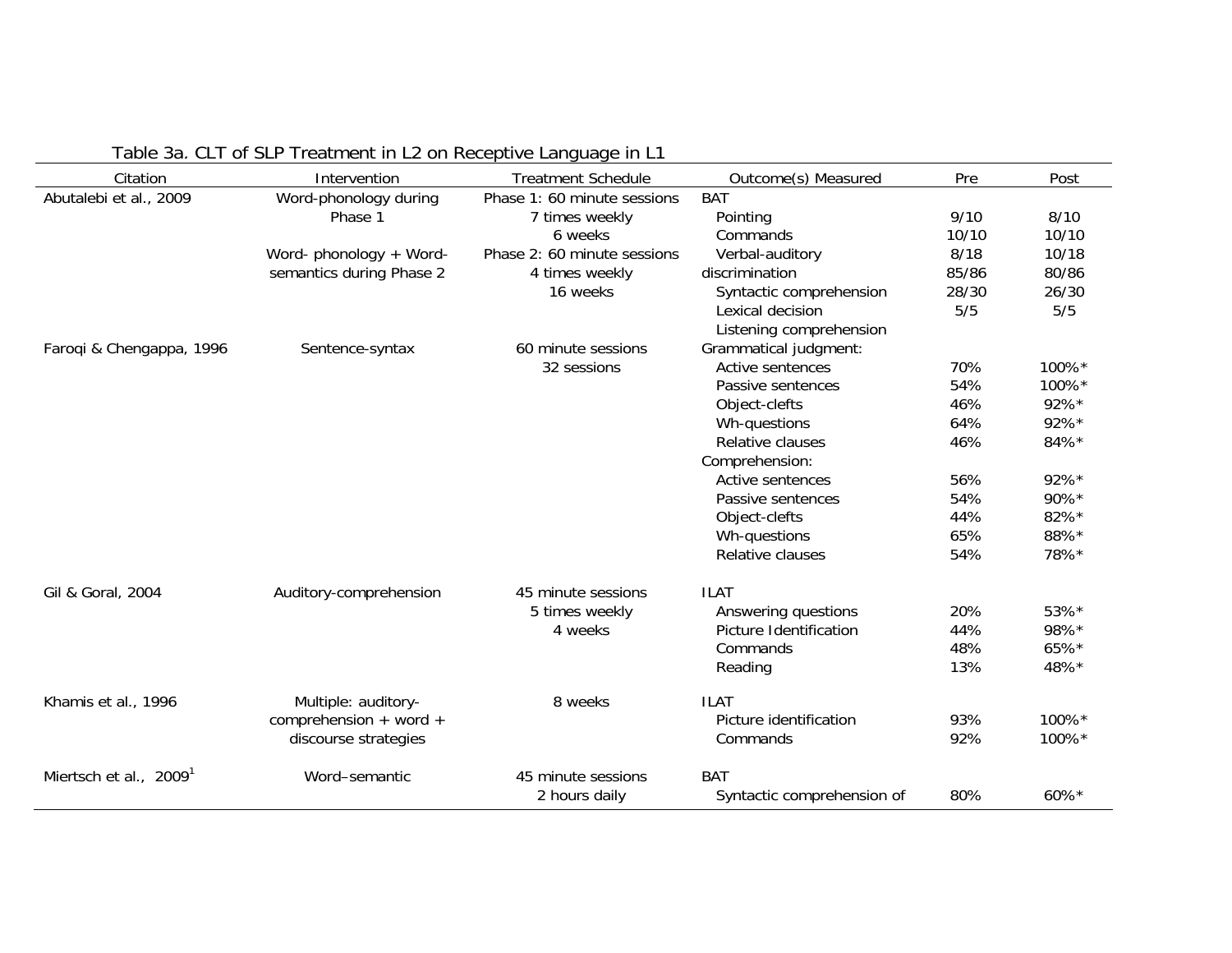22 sessions reversible noun phrases

*Note.* BAT=Bilingual Aphasia Test; ILAT=Israeli Lowenstein Aphasia Test; \*McNemar's change test, *p*<0.05 <sup>1</sup>This study examined the effect of L3 treatment on L1, L2, and L3.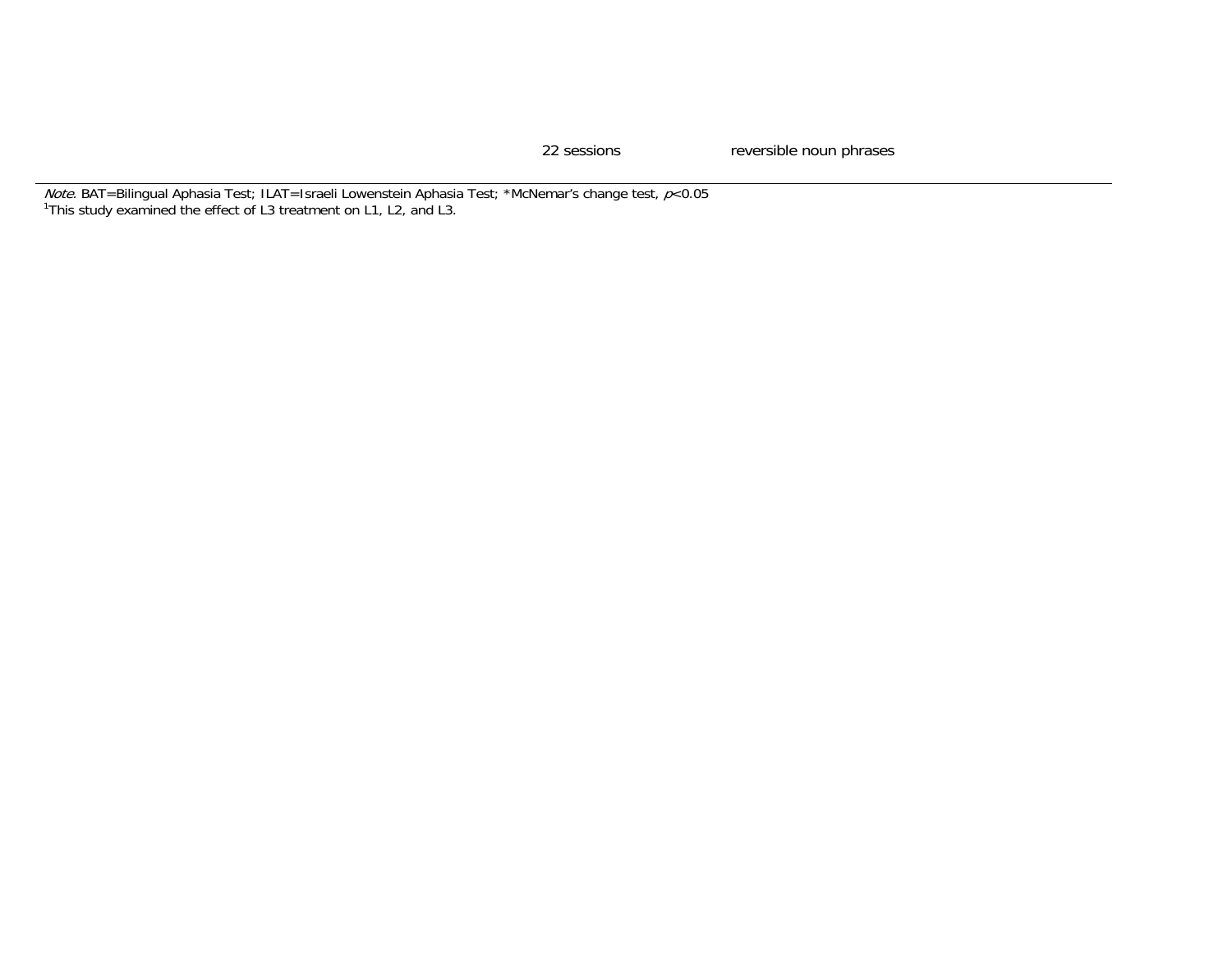| Citation            | Intervention           | Treatment<br>Schedule | Outcome(s) Measured    | Pre    | Post    |
|---------------------|------------------------|-----------------------|------------------------|--------|---------|
| Gil & Goral, 2004   | Auditory-comprehension | 45 minutes            | ILAT:                  |        |         |
|                     |                        | 5 times weekly        | Commands               | 95%    | 92%     |
|                     |                        | 6 weeks               | Picture identification | 80%    | 95%*    |
|                     |                        |                       | Reading                | 60%    | 75%*    |
| Junque et al., 1989 | Unspecified            | <b>NR</b>             | Object identification  | 19.97% | 22.47%# |

Table 3b. CLT of SLP Treatment in L1 on Receptive Language in L2

Note. ILAT=Israeli Lowenstein Aphasia Test; \* McNemar's change test,  $p<0.05$ ; # t-test as reported by study authors (N=30)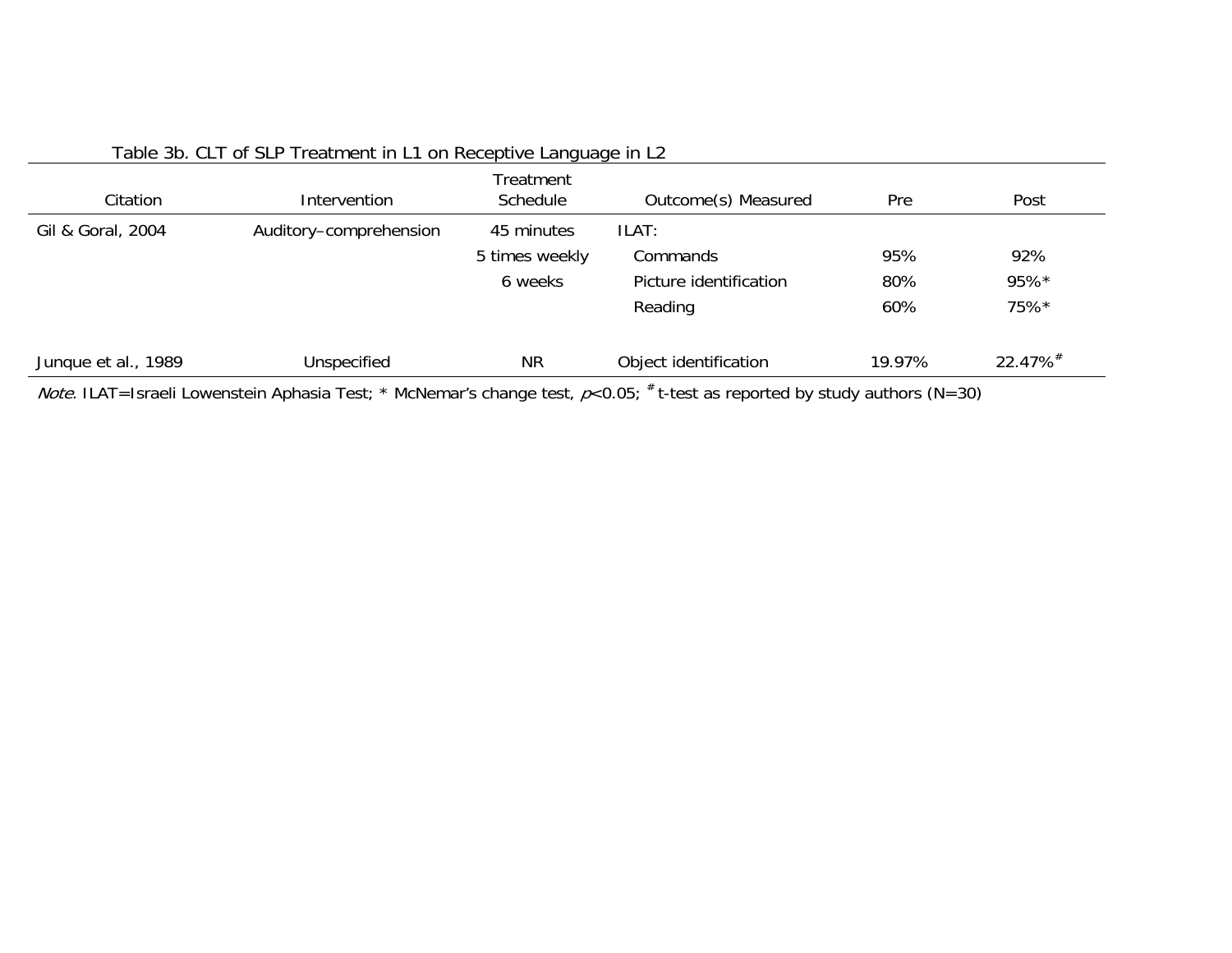| Citation               | Intervention     | <b>Treatment Schedule</b>   | Outcome(s) Measured  | Pre   | Post  |
|------------------------|------------------|-----------------------------|----------------------|-------|-------|
| Abutalebi et al., 2009 | Word-phonology   | Phase 1: 60 minute sessions | <b>BAT</b>           |       |       |
|                        | during Phase 1   | 7 times weekly              | Synonyms             | 4/5   | 4/5   |
|                        |                  | 6 weeks                     | Antonyms             | 4/5   | 3/5   |
|                        | Word-phonology   | Phase 2: 60 minute sessions | Word repetition      | 30/30 | 30/30 |
|                        | + Word-          | 4 times weekly              | Sentence repetition  | 7/7   | 7/7   |
|                        | semantics during | 16 weeks                    | Series               | 3/3   | 3/3   |
|                        | Phase 2          |                             | Naming               | 9/20  | 8/20  |
|                        |                  |                             | Semantic opposites   | 7/10  | 7/10  |
|                        |                  |                             | <b>SNB</b>           | 35/90 | 34/90 |
| Edmonds & Kiran, 2006  | Word-semantic    | 2 hour sessions             | <b>BNT</b>           | 0/60  | 0/60  |
| Participant 2          |                  | 2 times weekly              | <b>BAT</b>           |       |       |
|                        |                  |                             | Naming               | 0%    | 0%    |
|                        |                  |                             | Word repetition      | 67%   | 67%   |
|                        |                  |                             | Semantic categories  | 100%  | 100%  |
|                        |                  |                             | Semantic opposites   | 10%   | 10%   |
|                        |                  |                             | Synonyms             | 20%   | 20%   |
|                        |                  |                             | Antonyms I           | 0%    | 0%    |
|                        |                  |                             | Antonyms II          | 60%   | 60%   |
| Faroqi & Chengappa,    | Sentence- syntax | 60 minute sessions          | Wh-marker production |       |       |
| 1996                   |                  | 32 sessions                 | who                  | 30%   | 100%* |
|                        |                  |                             | what                 | 30%   | 100%* |
|                        |                  |                             | when                 | 40%   | 100%* |
|                        |                  |                             | where                | 20%   | 90%*  |
| Gil & Goral, 2004      | Auditory-        | 45 minute sessions          | <b>ILAT</b>          |       |       |
|                        | comprehension    | 5 times weekly              | Spontaneous speech   | 0%    | 0%    |
|                        |                  | 1 month                     | Elicited speech      | 51%   | 51%   |
|                        |                  |                             | Repetition           | 4%    | 4%    |
|                        |                  |                             | Naming               | 19%   | 19%   |
| Goral et al., 2009     | Sentence-syntax  | 60 minute sessions          | <b>Treatment A</b>   |       |       |

# Table 4a. CLT of SLP Treatment in L2 on Expressive Language in L1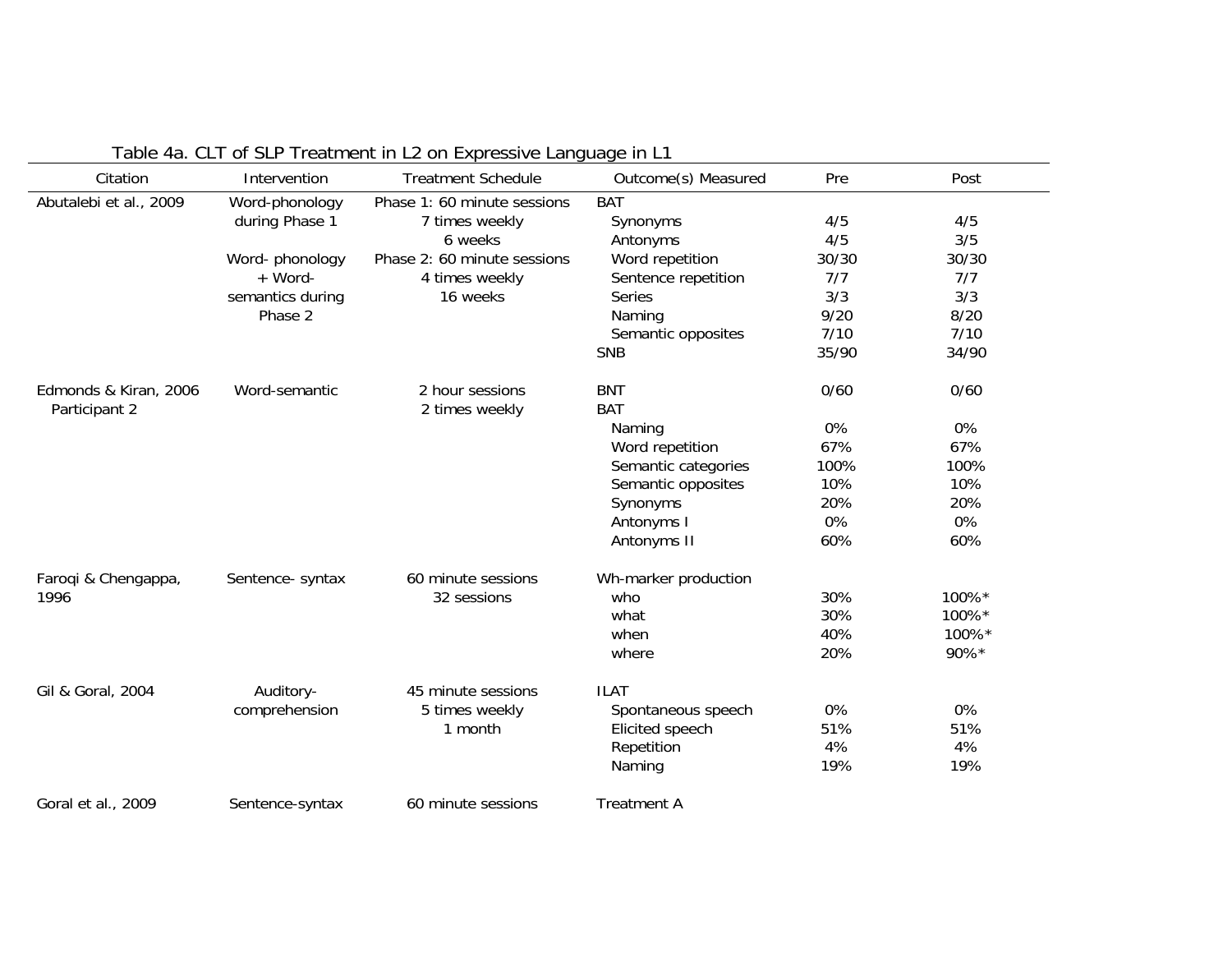|                                     |                                                                               | 3 times weekly<br>9 sessions                       | Noun-verb agr<br>Person-gender agr<br>Tense consistency<br>Preposition use<br>Syllables per minute<br><b>Treatment B</b><br>Noun-verb agr<br>Person-gender agr<br>Tense consistency<br>Preposition use<br>Syllables per minute | 97%<br>100%<br>99%<br>93%<br>74<br>97%<br>100%<br>97%<br>97%<br>78 | 97%<br>100%<br>99%<br>96%<br>76<br>98%<br>100%<br>98%<br>96%<br>73 |
|-------------------------------------|-------------------------------------------------------------------------------|----------------------------------------------------|--------------------------------------------------------------------------------------------------------------------------------------------------------------------------------------------------------------------------------|--------------------------------------------------------------------|--------------------------------------------------------------------|
| Khamis et al., 1996                 | Multiple:<br>auditory-<br>comprehension +<br>word $+$ discourse<br>strategies | 8 weeks                                            | <b>ILAT</b><br>Spontaneous speech<br>Automatic speech<br>Naming                                                                                                                                                                | 80%<br>100%<br>53%                                                 | 90%*<br>100%<br>79%*                                               |
| Marangolo et al., 2009<br>(Study 1) | Word-phonology                                                                | 60 minute sessions<br>5 times weekly<br>6 months   | AAT<br>Repetition<br>Naming                                                                                                                                                                                                    | 44<br>61                                                           | 49<br>$67*$                                                        |
| Marangolo et al., 2009<br>(Study 2) | Word-phonology                                                                | 2 hour sessions<br>5 times weekly<br>2 weeks       | Naming                                                                                                                                                                                                                         | 27/48                                                              | $46/48*$                                                           |
| Meinzer et al., 2007                | Word-semantic                                                                 | 3 hours daily<br>10 consecutive days               | Naming                                                                                                                                                                                                                         | 4/80                                                               | 4/80                                                               |
| Miertsch et al., 2009 <sup>1</sup>  | Word-semantics                                                                | 45 minute sessions<br>2 hours daily<br>22 sessions | <b>BAT</b><br>Repetition of sentences                                                                                                                                                                                          | 50%                                                                | 80.8%*                                                             |
| Penn & Beecham, 1992                | Sentence-syntax                                                               | 9 sessions<br>14 weeks                             | Compensatory strategy<br>use:<br>Circumlocution                                                                                                                                                                                | $\overline{a}$                                                     |                                                                    |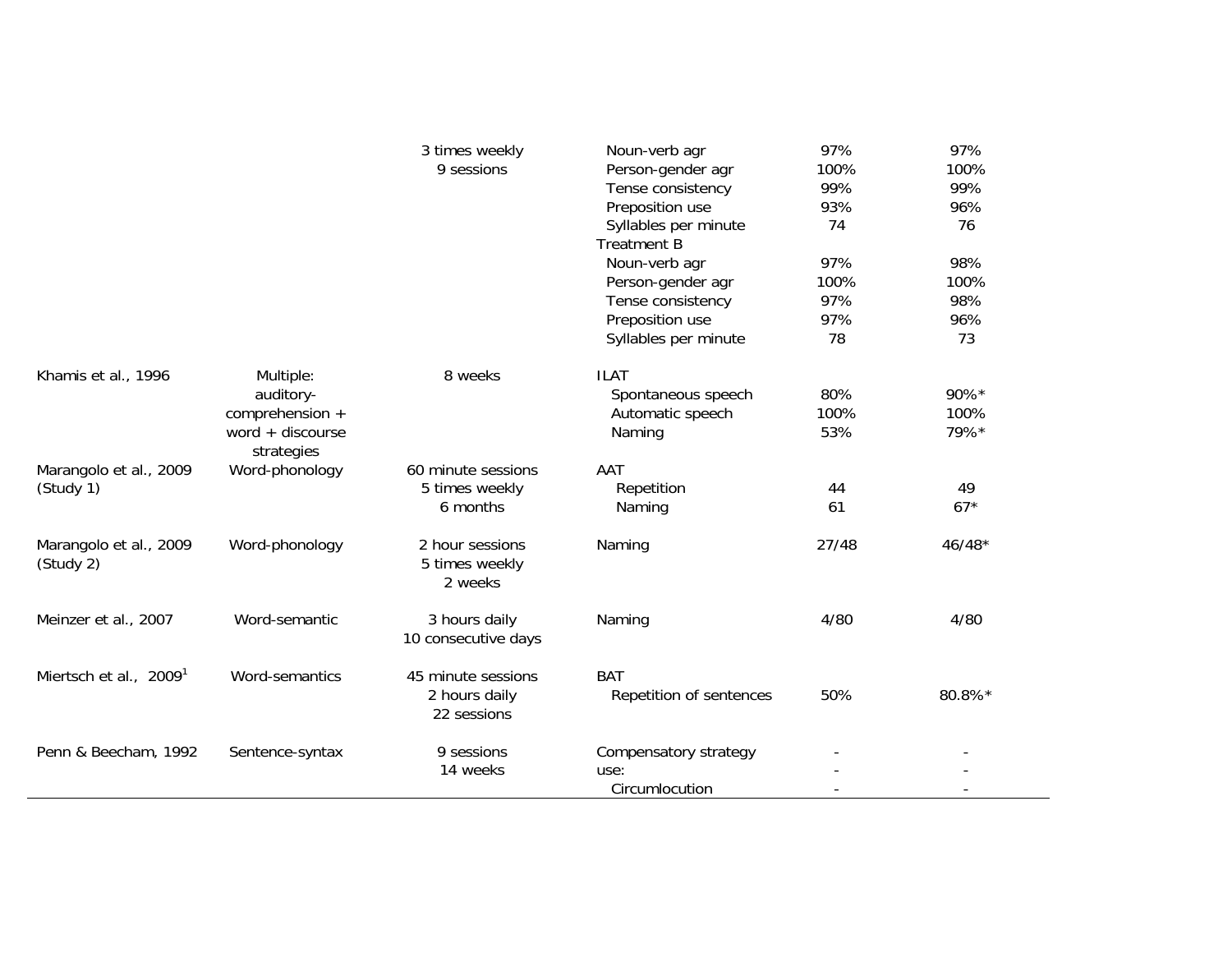|                                                                                                                                   | Fluency place holder |  |
|-----------------------------------------------------------------------------------------------------------------------------------|----------------------|--|
|                                                                                                                                   | Turn taking          |  |
|                                                                                                                                   | Prenominalization    |  |
| <i>Note</i> . AAT=Aechan Aphasia Test; BAT=Bilingual Aphasia Test; BNT=Boston Naming Test; ILAT= Israeli Lowenstein Aphasia Test; |                      |  |

SNB=Snodgrass Naming Battery; \*McNemar's change test, p<0.05; + = Present; - = Absent

<sup>1</sup>This study examined the effect of L3 treatment on L1, L2, and L3.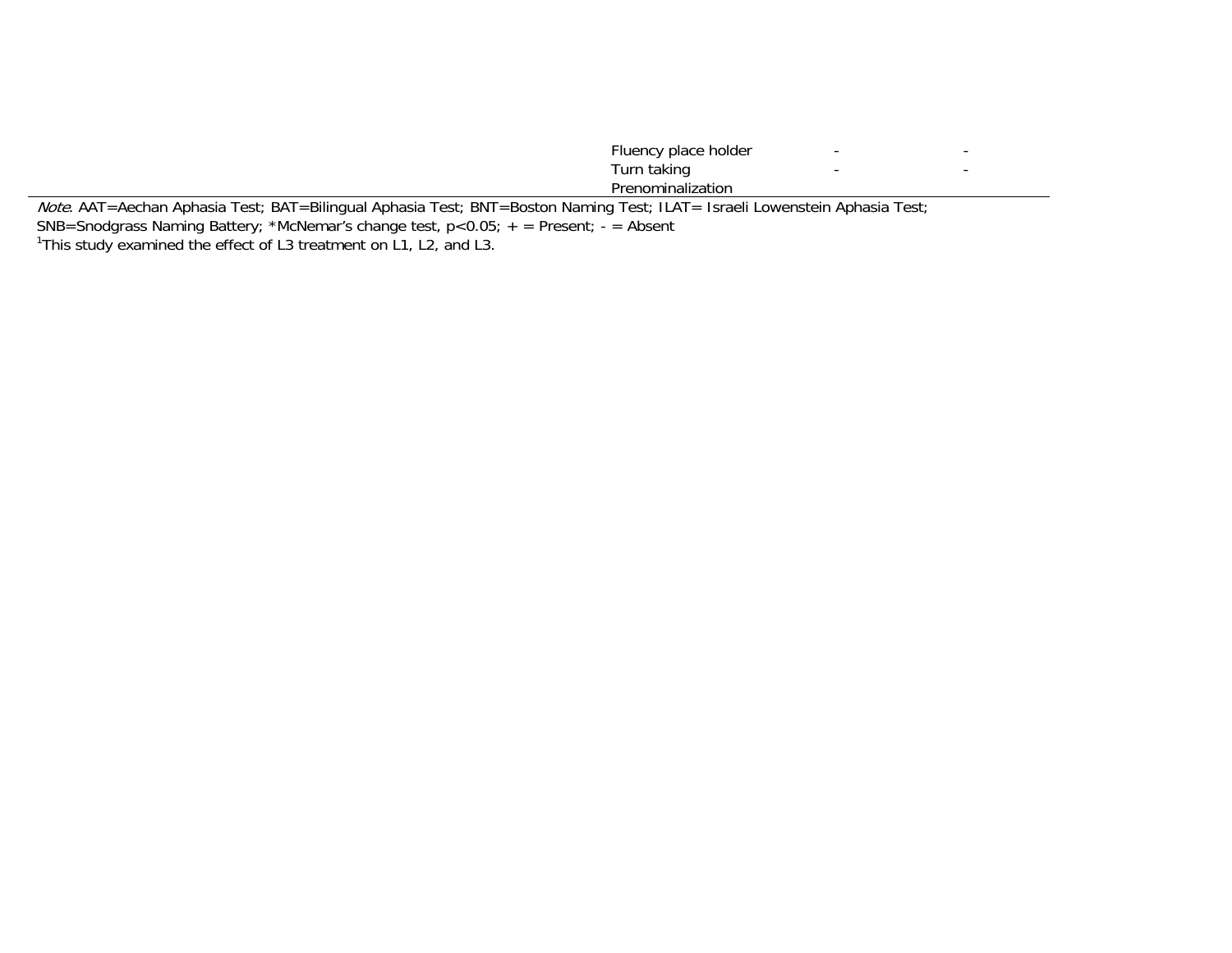| Citation               | Intervention     | <b>Treatment Schedule</b> | Outcome(s) Measured | Pre    | Post     |
|------------------------|------------------|---------------------------|---------------------|--------|----------|
| Ansaldo & Ghazi Saidi, | <b>Discourse</b> | 1 hour sessions           | <b>WAB</b>          |        |          |
| 2009                   | strategies $+$   | 2 times weekly            | Repetition          | 84/100 | 90/100*  |
|                        | Word-semantic    | 3 months                  | Object naming       | 30/60  | $47/60*$ |
|                        |                  |                           | Sentence completion | 6/10   | 7/10     |
|                        |                  |                           | Responsive speech   | 4/10   | 7/10     |
| Gil & Goral, 2004      | Auditory-        | 45 minute sessions        | <b>ILAT</b>         |        |          |
|                        | comprehension    | 5 times weekly            | Repetition          | 74%    | 96%*     |
|                        |                  | 1 month                   | Elicited speech     | 5%     | 40%*     |
|                        |                  |                           | Naming              | 31%    | 51%*     |
|                        |                  |                           | Writing             | 20%    | 50%*     |
| Edmonds & Kiran, 2006  | Word-semantic    | 2 hour sessions           | <b>BNT</b>          | 41/60  | 48/60*   |
| Participant 1          |                  | 2 times weekly            | <b>BAT</b>          |        |          |
|                        |                  |                           | Naming              | 60%    | 62%      |
|                        |                  |                           | Word repetition     | 93%    | 97%      |
|                        |                  |                           | Semantic categories | 100%   | 80%*     |
|                        |                  |                           | Semantic opposites  | 20%    | 40%*     |
|                        |                  |                           | Synonyms            | 80%    | 80%      |
|                        |                  |                           | Antonyms I          | 80%    | 80%      |
|                        |                  |                           | Antonyms II         | 60%    | 100%*    |
| Participant 2          | Word-semantic    | 2 hour sessions           | <b>BNT</b>          | 2/60   | $35/60*$ |
|                        |                  | 2 times weekly            | <b>BAT</b>          |        |          |
|                        |                  |                           | Naming              | 0%     | 41%*     |
|                        |                  |                           | Word repetition     | 77%    | 73%      |
|                        |                  |                           | Semantic categories | 60%    | 80%*     |
|                        |                  |                           | Semantic opposites  | 0%     | 70%*     |
|                        |                  |                           | Synonyms            | 20%    | 100%*    |
|                        |                  |                           | Antonyms I          | 20%    | 60%*     |
|                        |                  |                           | Antonyms II         | 20%    | 40%*     |
| Participant 3          | Word-semantic    | 2 hour sessions           | <b>BNT</b>          | 23/60  | $33/60*$ |

# Table 4b. CLT of SLP Treatment in L1 on Expressive Language in L2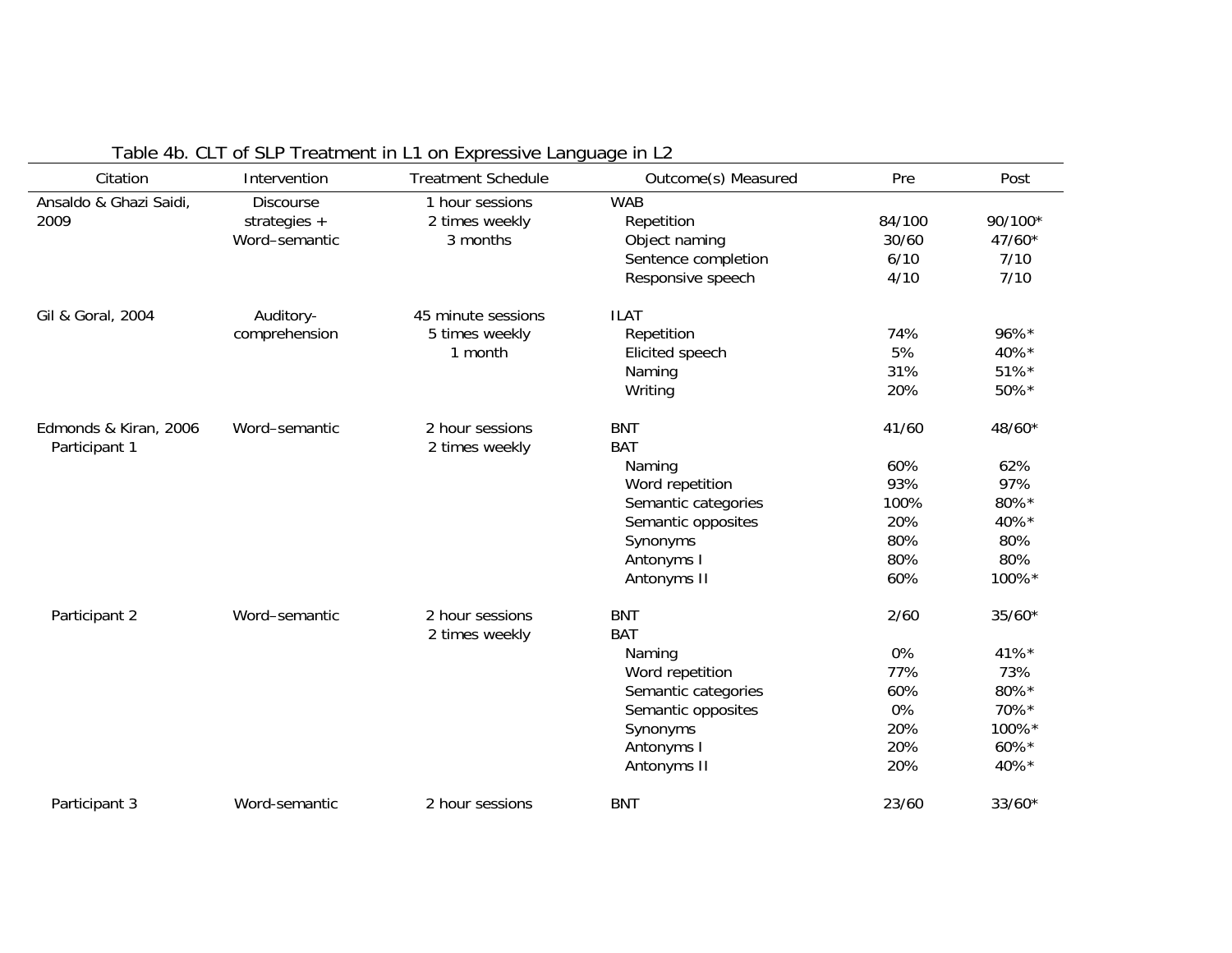|                     |             | 2 times weekly | BAT                                                                                                                                                   |      |                    |
|---------------------|-------------|----------------|-------------------------------------------------------------------------------------------------------------------------------------------------------|------|--------------------|
|                     |             |                | Naming                                                                                                                                                | 88%  | $95%$ *            |
|                     |             |                | Word repetition                                                                                                                                       | 57%  | $77\%$ *           |
|                     |             |                | Semantic categories                                                                                                                                   | 100% | 60%*               |
|                     |             |                | Semantic opposites                                                                                                                                    | 30%  | 20%*               |
|                     |             |                | Synonyms                                                                                                                                              | 20%  | $0\%$ <sup>*</sup> |
|                     |             |                | Antonyms I                                                                                                                                            | 40%  | $60\%$ *           |
|                     |             |                | Antonyms II                                                                                                                                           | 40%  | $0\%*$             |
| Junque et al., 1989 | Unspecified | <b>NR</b>      | Naming                                                                                                                                                | 9.70 | $13.67^{*}$        |
|                     |             |                | Note, AAT=Aechan Aphasia Test: BAT=Bilingual Aphasia Test: BNT=Boston Naming Test: II AT=Israeli Lowenstein Aphasia Test: WAB=Western Aphasia Battery |      |                    |

*Note.* AAT=Aechan Aphasia Test; BAT=Bilingual Aphasia Test; BNT=Boston Naming Test; ILAT=Israeli Lowenstein Aphasia Test ; WAB=Western Aphasia Battery (Kertesz, 1982); \*McNemar's change test,  $p<$  0.05